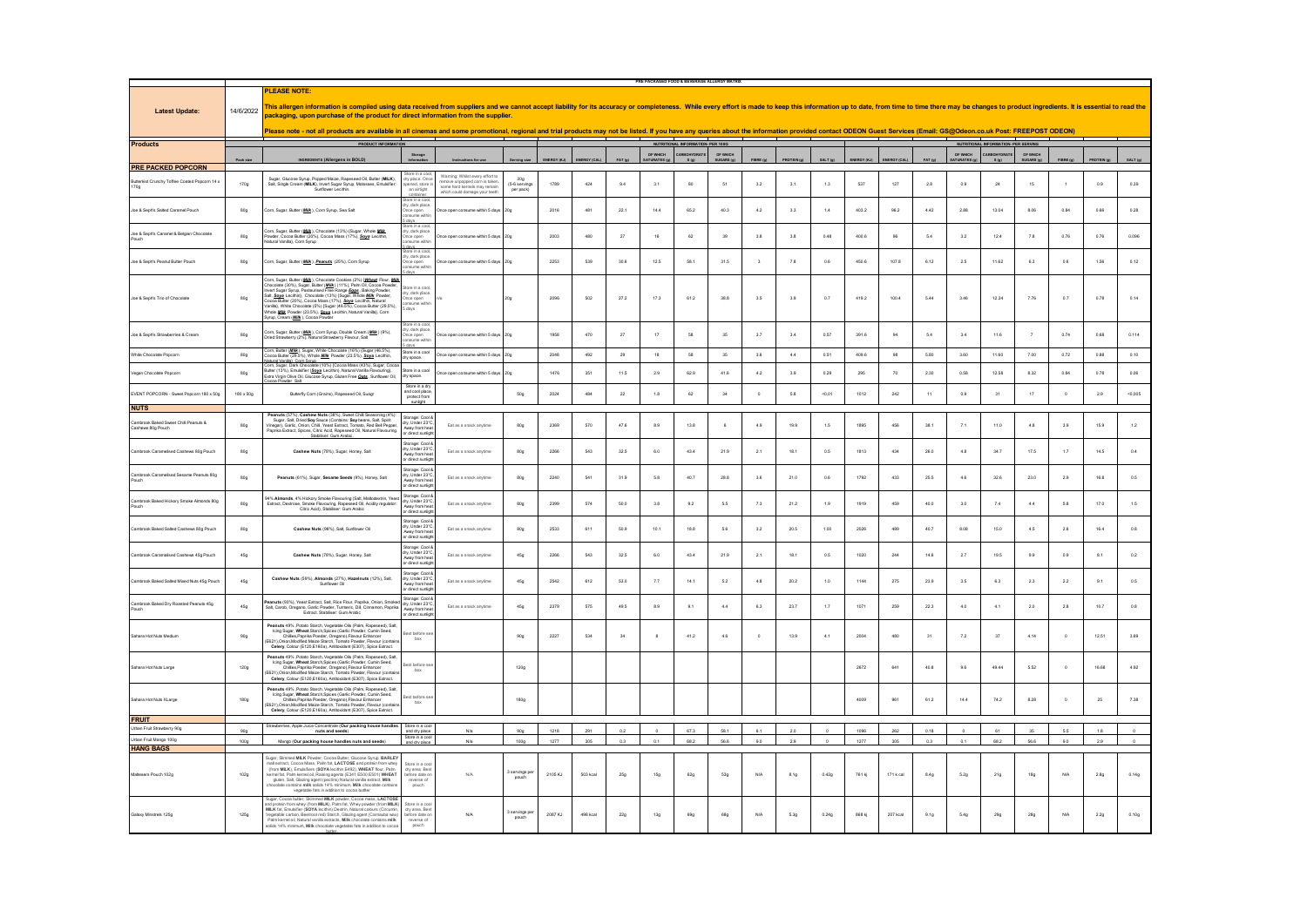| Munchies Pouch                           | 8x104g           | Sugar, Glucose syrup. Whole and skimmed millk powder. Veg<br>(Palm, Rapeseed, Shea/ Ilipe/ Mango kernel/ Kokum gurgi/ Sal), Inver<br>Functional materials and proteins from Milky and the state of the state of the state of the state of the state of the state of the state of the power of the power of the power of the power of the power of the power of the<br>Niacin), Emulsifier (Sunflower lecithin), Barley malt extract, Raising<br>agents (Ammonium bicarbonate, Sodium bicarbonate), Salt, Natural<br>vanila flavouring.                                                                          | itore cool and<br>dry                                           | Important: Young children (les<br>important. Foung cristem (ess<br>han 4 years) have limited chewin<br>ability and could choke on smal<br>sweets.    | 6 pieces                 | 2051    | 490      | 23.4     | 12.8   | 64.4            | 56.9            | $1.2\,$    | $4.6\,$           | 0.32    | 561    | 134     | $_{6.4}$     | 3.5                     | 17.6 | 15.6            | 0.3          | $1.3\,$ | 0.09      |
|------------------------------------------|------------------|-----------------------------------------------------------------------------------------------------------------------------------------------------------------------------------------------------------------------------------------------------------------------------------------------------------------------------------------------------------------------------------------------------------------------------------------------------------------------------------------------------------------------------------------------------------------------------------------------------------------|-----------------------------------------------------------------|------------------------------------------------------------------------------------------------------------------------------------------------------|--------------------------|---------|----------|----------|--------|-----------------|-----------------|------------|-------------------|---------|--------|---------|--------------|-------------------------|------|-----------------|--------------|---------|-----------|
| Milkybar Giant Buttons                   | 8x103g           | Ingredients: Whole and skimmed millk powder (37.5%), Sugar, Cocoa<br>butter, Vegetable fat (Palm/ Shea/Mango kernel/ Sal), Emulsifier<br>(Sunflower lecithin), Natural flavouring.<br>Allergy advice! For allergens see ingredients in bold. May contain soya.<br>Important: Young children (less than 4 years) have limited chewing ability<br>and could choke on small sweets.                                                                                                                                                                                                                                | itore cool and<br>dry                                           | mportant: Young children (les<br>than 4 years) have limited<br>ewingability and could choke o<br>small sweets.                                       | 10 pieces                | 2270    | 543      | 31.7     | 19.1   | 53.1            | 52.6            |            | 10.6              | 0.34    | 454    | 109     | $_{6.4}$     | 3.9                     | 10.7 | 10.6            | $\circ$      | $2.1\,$ | 0.07      |
| it Pastiles Bag                          | 10x150g          |                                                                                                                                                                                                                                                                                                                                                                                                                                                                                                                                                                                                                 | tore cool ar<br>dry                                             | Important: Young children (less<br>nan 4 years) have limited chewing<br>ability and could choke on small<br>sweets.                                  |                          | 1467    | 345      | 0.1      |        | 79              | 55.9            | 3.9        | 4.2               | 0.27    | 391    | 92      | trace        | 21.1                    | 14.9 |                 | 1.1          |         | $\circ$   |
| Rowntrees Randoms Sharing Bag            | 12x150g          | Glucose syrup, Sugar, Gelatine, Concentrated fruit juices (1.3%) (Apple<br>Blueberry, Orange, Raspberry, Lemon, Mandarin, Strawberry, Black<br>Buelonty, Urange, Raspoery, Lemon, Manazarin, Strawoery, Haiot<br>Carrot), Acids (Chris acid, Tartaric acid, Malic acid), Flavourings, Giaze<br>(Vegetable fat Pain kernet; Giazaring apert. Carracka axi, Fruth and<br>specific compet<br>Locust bean gum), Acidity regulators (Sodium ascorbate, Sodium<br>citrate), Fruit puree concentrates (Blueberry, Strawberry, Raspberry),<br>Salt, Caramelised sugar syrup.                                            | ore cool ar<br>dry                                              | Important: Young children (les-<br>important. Foung critician (less<br>han 4 years) have limited chewi<br>ability and could choke on smal<br>sweets. | 7 sweet                  | 1420    | 334      | 0.1      | 0.1    | 77.4            | 53.1            | 1.1        | 5.4               | 0.03    | 414    |         | trace        | trace                   | 22.6 | 15.5            | 0.3          | 1.6     | 0.01      |
| Munchies Brownie                         | 8x101g           | Sugar, Vegetable fats (Palm, Rapeseed, Mango kernel, Sal, Shea), Milk<br>powders (Whole and skirmend), Cocoa butler, Lactose and proteins<br>from whey (from Milk), Whey powder (from Milk), Cocoa mass, Wheat<br>flour (contains Calci<br>powder. Emulsifier (Sunflower lecithin). Raising agents (Sodium<br>bicarbonate, Ammonium bicarbonate), Natural flavouring, Salt, Wheat<br>aluten powder.                                                                                                                                                                                                             | itore cool and<br>dry                                           | lik chocolates with soft chocolati<br>fudge flavour filling (30%) and a<br>crisp biscuit centre (5%)                                                 | 6 sweet                  | 2240    | 536      | 30.3     | 15.7   | 58.3            | 54.4            | 1.7        | 6.2               | 0.28    | 591    | 142     |              | 4.1                     | 15.4 | 14.4            | 0.5          | 1.6     | 0.07      |
| Munchies Salted Caramel Fudge            | 8x97g            | Sugar, Vegetable Fats (Palm, Shea, Rapeseed), Dried Whole Millk,<br>Cocoa Butter, Lactose and Proteins from Whey (from Millk), Whey<br>Powder (from Millk), Skimmed Millk Powder, Cocoa Mass, Wheat Flou<br>(contains Calcium, Iron, Thiamin and Niacin), Emulsifier (Lecithins).<br>Natural Flavouring, Salt, Raising Agents (Sodium Bicarbonate,<br>Ammonium Bicarbonate), Fat-Reduced Cocoa Powder, Barley Malt<br>Extract, Milk Chocolate contains Milk Solds 14% minimum and<br>Vegetable Fats in addition to Cocoa Butter                                                                                 | Ambient                                                         | Ready to eat                                                                                                                                         | 6 sweets                 | 2229    | 533      | 30       | 15.6   | 59.4            | 56              | 1.1        | 5.9               | 0.35    | 589    | 141     | 7.9          | 4.1                     | 15.7 | 14.8            | 0.3          | 1.6     | 0.09      |
| Aero Bubbles Peccermint                  | 8x102g           | Sugar, Vegetable fats (Mango kernel/ Palm/ Sal/ Shea, Sunflower<br>Coconut). Lactose and proteins from whey (from Milk). Whey powder<br>(from Mik). Skimmed milk powder. Dried whole milk. Cocoa butter<br>Cocoa mass Butterfat (from Milk) Emulsifier (Sunflower lecitbin)<br>Cocoa mass, Buseriat (nom wark), Emissiner (Samower<br>Glazing agent (Gum arabic), Glucose syrup, Natural flavouri<br>(Copper complexes of chlorophyllins, Curcumin)<br>ring, Colo                                                                                                                                               | itore cool and                                                  | Important: Young children (less<br>han 4 years) have limited chewi<br>ability and could choke on small<br>sweets.                                    | 8 sweets                 | 2242    | 536      | 29.7     | 17.7   | 62.4            | 62.1            | 0.7        | 4.3               | 0.22    | 536    | 128     | 7.1          | 4.2                     | 15   | 14.9            | 0.2          |         | 0.05      |
| Cadbury Giant Button                     | 119g             | Milk** Sugar Cocoa Butter Cocoa Mass Vegetable Fats (Palm, Shea)<br>Emulsifier (E442) Flavourings ** The equivalent of 426 ml of Fresh Liquid<br>Milk in every 227 g of Milk Chocolate Milk Solids 20 % minimum, actual 23 % Cocoa Solids 20 % minimum Contains Vegetable Fats in addition<br>ains Vegetable Fats in additio                                                                                                                                                                                                                                                                                    | Ambient-Store<br>in a dry place,<br>protect forn<br>heat        |                                                                                                                                                      | 25g                      | 2234    | 535      | 30       | 18     | 57              | 56              | 2.1        | 7.3               | 0.24    | 559    | 134     | 7.6          | 4.6                     | 14   | 14              | 0.5          | 1.8     | 0.06      |
| Twirl Bites                              | 109g             | In Concors Putter<br>Milk Sugar Cocoa Butter Cocoa Mass Whey Powder (from Milk)<br>/egetable Fats (Palm, Shea) Emulsifiers (E442, E476) Flavourings Millk<br>Solids 14 % minimum Cocoa Solids 25 % minimum Contains Vegetable<br>Fats in addition to Cocoa Butter                                                                                                                                                                                                                                                                                                                                               | mhient, Stor<br>n a dry place,<br>protect forn<br>heat          |                                                                                                                                                      | 7 Pieces                 | 2216    | 530      | $29\,$   | $17\,$ | $^{\rm 58}$     | 58              | $2.3\,$    | $\overline{7}$    | 0.25    | 496    | 119     | $_{\rm 6.5}$ | $_{\rm 3.8}$            | 13   | $13\,$          | $_{\rm 0.5}$ | $1.6\,$ | $_{0.06}$ |
| Caramel Nibbles                          | 120g             | Milk** Sugar Cocoa Butter Glucose Syrup Vegetable Fats (Palm, Shea)<br>The Construction Construction of the Construction of the Construction Construction Construction Construction Construction Construction Construction Construction Construction Construction Construction Construction Construct<br>Liquid Milk in every 227 g of Milk Chocolate MAY CONTAIN NUTS                                                                                                                                                                                                                                          | mbiant, Ctru<br>in a dry place,<br>protect forn<br>heat         |                                                                                                                                                      | 25g                      | 2079    | 497      | $26\,$   | 15     | 59              | 52              | $1.6\,$    | 5.7               | 0.32    | 520    | 124     | $6.5\,$      | 3.8                     | 15   | $13\,$          | $0.4\,$      | $1.4\,$ | 0.08      |
| ine Gums                                 | 190g             | Glucose Syrup (contains Sulphites) Sugar Starch Gelatine Acids<br>(Malic Acid, Acetic Acid) Colours (Anthocyanins, Vegetable Carbon,<br>Paprika Extract, Lutein, Curcumin) Flavourings Vegetable Oils (Palm<br>Kernel, Coconut, Sunflower) Glazing Agent (Carnauba Wax)                                                                                                                                                                                                                                                                                                                                         | <b>Imbient</b> , Stoc<br>n a dry place,<br>protect form<br>heat |                                                                                                                                                      | 4 sweet                  | 1400    | 329      | 0.2      | 0.2    | 76              | 57              |            | 4.8               | 0.03    | 330    | 78      | $-0.1$       | $-0.1$                  | 18   | 14              |              | 1.1     | 0.01      |
| Sour Patch Kids                          | 140g             | Sugar Glucose Syrup Water Starch Gelatine Acid (Malic Acid)<br>Concentrated Apple Juice Colours (Anthocyanins, Vegetable Carbon<br>Paprika Extract, Lutein, Curcumin) Acidity Regulator (Calcium Citrates)<br>Flavourings Palm Oil                                                                                                                                                                                                                                                                                                                                                                              | mbient-Stor-<br>in a dry place<br>protect form<br>beat          |                                                                                                                                                      | 8 Sweets                 | 1386    | 326      | 0.1      | 40.1   | 77              | 63              |            | 2.8               | 0.03    | 333    | 78      | $-0.1$       | $-0.1$                  | 18   | 15              |              | 0.7     | 50.01     |
| Kit Kat Bites Mik Pouch 8x90g            | 90g              | Sugar, Vegetable fats (Palm, Shea, Sunflower), Dried whole Millk, Cocoa<br>butter, Cocoa mass, Wheat flour (contains Calcium, Iron, Thiamin and<br>Niacin), Whey powder product (from Millk), Skimmed Millk powder, Fat-<br>reduced cocoa powder. Lactose (from Milk). Butterfat (from Milk).<br>Emulsifiers (Lecithins, E471), Whole Wheat flour, Rice flour, Raising<br>agents (Calcium carbonate, Ammonium bicarbonate, Sodium<br>iusineis (Leourins, E471), vrible wireat ilou, Ni<br>agents (Calcium carbonate, Ammonium bicarbon<br>bicarbonate), Salt, Barley malt extract, Flav<br>ate, Sodium<br>ring. | Store in a cool<br>dry place                                    | Important: Young children (less<br>than 4 years) have limited chewing<br>ability and could choke on small<br>sweets.                                 | Pouch (90g)              | 2209    | 529      | 29.2     | 15.9   | 59.6            | 53              | 2.1        | 5.8               | 0.25    | 418    | 100     | 5.5          | $\overline{\mathbf{3}}$ | 11.3 | 10              | 0.4          | 1.1     | 0.05      |
| Cadbury Mini Fingers                     | 125g             | Wheat Flour (with Calcium, Iron, Niacin, Thiamin) Sugar Vegetable Oils<br>(Palm, Raceseed) Cocoa Butter Cocoa Mass Skimmed Milk Powder<br>um, ruspuscos, cocour contra l'actual contra del Sugar Syrup Salt<br>Emulsifiers (E442, E476, Soya Lecithin) Raising Agents (Sodium<br>Hydrogen Carbonate, Ammonium Hydrogen Carbonate) Flavourings<br>Hydrogen Carbonate, A<br><b>MAY CONTAIN NUTS</b>                                                                                                                                                                                                               | Ambient-Stor-<br>in a dry place,<br>protect form<br>heat.       |                                                                                                                                                      | $25g$ (C.8)<br>Biscuits) | 2109    | 504      | 24       | 12     | 64              | 27              | 2.3        | 6.1               | 0.45    | 527    | 126     | 6.1          | 3.1                     | 16   | 9.3             | 0.6          | 1.5     | 0.11      |
| Cadbury Mini Eggs Carton 38.3g           | 38.3             | Sugar, Milk, Cocoa Butter, Cocoa Mass, Ski<br>med Milk Powder Whe<br>Sugar, MIK, Cocoa Isuae, Cocoa Mass, Skimmea MIK, Prompton, Winey<br>Permatia Powder (from MIKIK), Vegetable Fats (Palm, Shna), MIKK Fat,<br>Modified Starches (Malze, Tappoca), Emultifilers (E442, E476),<br>Flavourings, Malbdeatrin<br>Solids 25 % minimum, Contains Vegetable Fats in addition to Cocoa<br>Butter"                                                                                                                                                                                                                    | Store in a dry<br>place. Protect<br>from heat.                  | .<br>Choking Hazard: This product i<br>ot suitable for children under 4                                                                              | 38.3g                    | 2072    | 494      | 21       | 13     | 70              | 69              | 1.6        | 4.2               | 0.15    | 787    | 188     | 8.1          | 4.8                     | 27   | 26              | 0.6          | $1.6$   | 0.06      |
| <b>MISC</b>                              |                  |                                                                                                                                                                                                                                                                                                                                                                                                                                                                                                                                                                                                                 |                                                                 |                                                                                                                                                      |                          |         |          |          |        |                 |                 |            |                   |         |        |         |              |                         |      |                 |              |         |           |
| Trebor Extra Strong Mints                | 41.3g            | Sugar Glucose Syrup Starch Natural Mint Flavouring Gelatine Stabilis<br>(E415)                                                                                                                                                                                                                                                                                                                                                                                                                                                                                                                                  | mbient-Stor<br>in a dry place<br>protect forn<br>heat.          |                                                                                                                                                      | Sweet (2.4g              | 1677    | 395      | $-0.1$   |        | 98              | 94              |            | 0.3               | $-0.01$ | 40     |         | $-0.1$       |                         | 2.4  | $2.3\,$         |              | $-0.1$  | $\circ$   |
| <b>Trebor Softmints Peppermint Mints</b> | 44.9             | Suga<br>Glucose Syrup<br>Modified Starch<br>Natural Mint Flavour<br>Glazing Agent                                                                                                                                                                                                                                                                                                                                                                                                                                                                                                                               | Ambient-Sto<br>in a dry place,<br>protect form<br>heat          | Choking Hazard: This product is<br>not suitable for children under 4.                                                                                | 7 sweets                 | 1589 kJ | 374 kcal | $<0.1$ g | 0 g    | 93 <sub>g</sub> | $73\,\mathrm g$ |            | 40.1 <sub>g</sub> | 50.01 g | 378 kJ | 89 kcal | 50.1 g       | 0 g                     | 22g  | 17 <sub>g</sub> |              | $-0.1g$ | 40.01 g   |
| Lindt Mik Bar 38g                        | 38g x 24         | Milk chocolate with a smooth methra filling (41%)<br>hyredients: sugar, vegetable fat (coconut, path kernel), cocoa butte<br>whole MILK powder, cocoa mass, LACTOSE, skim MILK powder,<br>anhydrous MILK fat, emulsifier (SOYA lecithin), BARLEY malt extract,<br>May contain HAZELNUTS, ALMONDS.<br>Milk chocolate contains: cocoa solds: 30% minimum, Milk solds: 14%<br>minimum                                                                                                                                                                                                                              | Cool and dry                                                    | Unwrap packaging and consume                                                                                                                         | 24 pieces                | 2520    | 606      | $44\,$   | 33     | $46\,$          | 45              | $^{\circ}$ | 5.5               | 0.14    | 630    | 151.5   | 11           | 8.25                    | 11.5 | 11.25           | $\,$ 0 $\,$  | 1.38    | 0.035     |
| Lindt Wafer 30g                          | $30g \times 24$  | Milk chocolate with wafer (10%) and hazelnut filing<br>Ingredients: sugar, cocoa butter, whole MILK powder, HAZELNUT (7%),<br>cocoa mass, skimmed MILK powder, WHEAT flour, LACTOSE<br>cocoa mass, sixmmed MLK powder, WHEAT hour, LACTUSE,<br>anhydrous MLK fat, emulsifier (SOYA lecithin), BARLEY malt extract,<br>fructose, corn starch, humectant (sorbitol), EGG yolk powder, palm oil,<br>flavouring, sat<br>May contain ALMONDS.<br>Milk chocolate contains: Cocoa solids: 31% min, Milk solids: 25%<br>minimum                                                                                         | Cool and dry                                                    | Unwrap packaging and consume                                                                                                                         | 24 pieces                | 2265    | 541      | $_{32}$  | 15     | 56              | 44              | $^{\circ}$ | 6.8               | 0.2     | 566.25 | 135.25  |              | 3.75                    | 14   | 11              | $\circ$      | $1.7\,$ | 0.05      |
| Lindt Gold Bar 300g                      | $300g \times 10$ | Ingredients: Sugar, cocoa butter, whole MILK powder, cocoa mass,<br>LACTOSE, skim MILK powder, emulsifier (SOYA lecithin), BARLEY<br>malt extract, flavouring Allergens: May contain HAZELNUTS,<br>ALMONDS and other NUTS. Cocoa Solids %: Milk chocolate contains:<br>Cocoa solids: 31% min., Milk solids: 20% min.,                                                                                                                                                                                                                                                                                           |                                                                 | Cool and dry Unwrap packaging and consume                                                                                                            | 10 pieces                | 2242    | 537      | 31       | 20     | 57              | 56              | $\theta$   | 6.5               | 0.23    | 224.2  | 53.7    | 3.1          | $\overline{2}$          | 5.7  | 5.6             | $\Omega$     | 0.65    | 0.023     |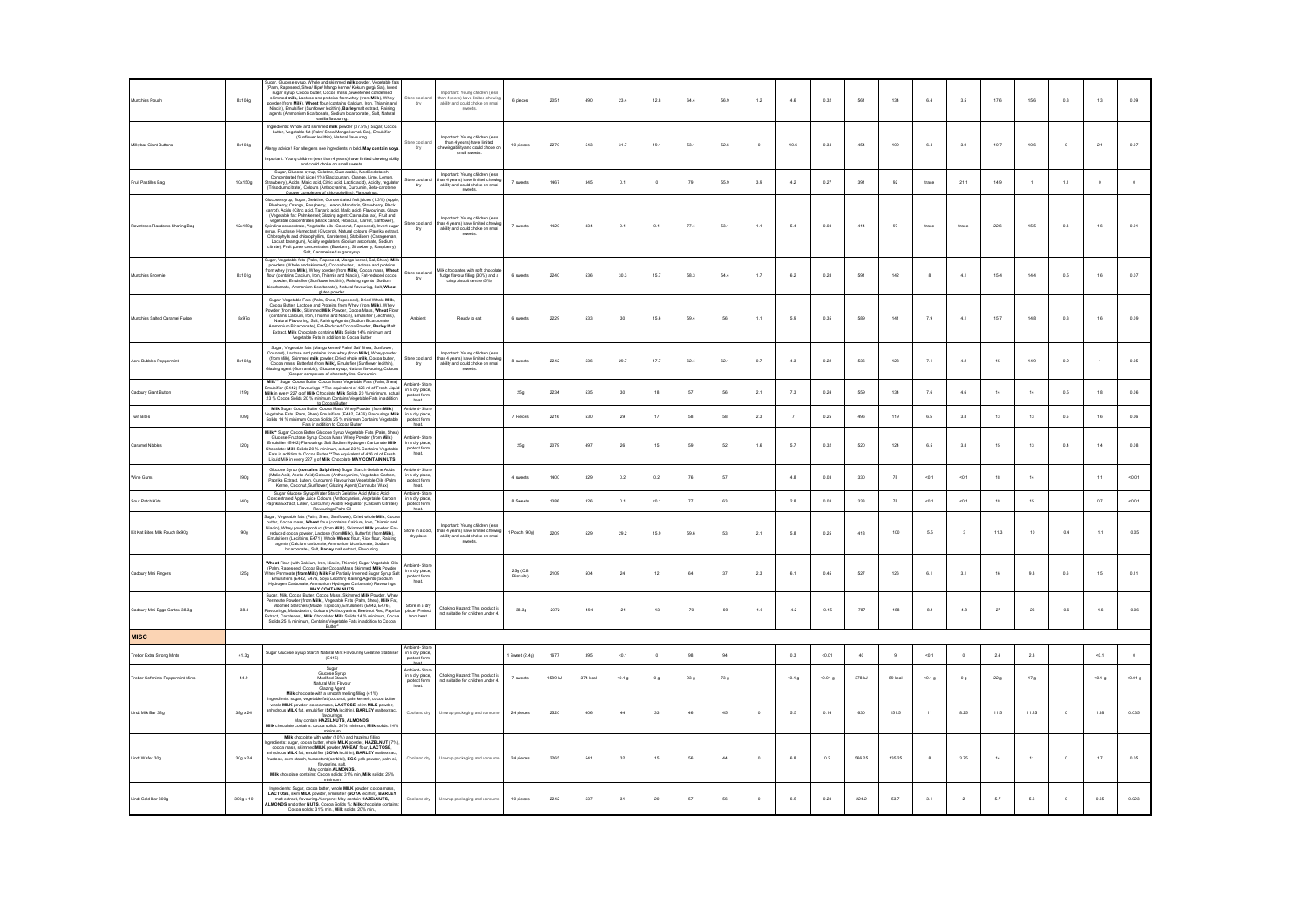| Cadbury Dairy Milk 850g                                                | 850g                     | Milk** Sugar Cocoa Butter Cocoa Mass Vegetable Fats (Palm, Shea)<br>Emplatifiers (E442, E476) Flavourings **The equivalent of 426 mid 1<br>Free h Liquid Milk in every 227 g of Milk Chocolate Milk Solds 20%<br>minimum, actual 23 % C                                                                                                                                                                                                                 | <b>Ambient, Stor</b><br>in a dry place<br>protect form<br>$\frac{\text{protec}}{\text{heat}}$ .          |                                                                                                                    | 4 Chunks (25c                              | 2232         | 534        | 30                 | 18                 | 57         | 56          | 2.1                    | 7.3            | 0.24                  | 557            | 133                | 7.6                      | 4.6                     | 14             | 14             | 0.5         | 18           | 0.06               |
|------------------------------------------------------------------------|--------------------------|---------------------------------------------------------------------------------------------------------------------------------------------------------------------------------------------------------------------------------------------------------------------------------------------------------------------------------------------------------------------------------------------------------------------------------------------------------|----------------------------------------------------------------------------------------------------------|--------------------------------------------------------------------------------------------------------------------|--------------------------------------------|--------------|------------|--------------------|--------------------|------------|-------------|------------------------|----------------|-----------------------|----------------|--------------------|--------------------------|-------------------------|----------------|----------------|-------------|--------------|--------------------|
| Jely Bely 20 Assorted Flavours 100g Box                                | 100g                     | Sugar, glucose syrup, modified corristanch, acidity regulators (E325)<br>E330: E331), reach nune concentrate, strawberry nune, hiueherry                                                                                                                                                                                                                                                                                                                |                                                                                                          | Cool Dry Place Not suitable for under 5 year olds                                                                  | 100g                                       | 1530         | $360\,$    |                    |                    | 90         | 67          |                        |                | $0.02\,$              | 1530           | 360                | $\circ$                  | $\circ$                 | $90\,$         | $67\,$         |             |              | 0.02               |
| Jely Bely Sours Mix 100g Box                                           | 100g                     | Sugar, glucose syrup, modified cornstarch, acidity regulators (E297,<br>Sugar, glucose syrup, modified correlater.h, acidity regulators (E297,<br>E330, E331), apple juice concertate, lemon pures, grape<br>dos concentrate, christypice concertate, crange pures, flavourings,<br>and vegetable concentrates                                                                                                                                          | Cool Dry Place                                                                                           | Not suitable for under 5 year olds                                                                                 | 100 <sub>g</sub>                           | 1514         | 356        |                    |                    | 89         | 60          |                        |                | 0.2                   | 1514           | 356                |                          |                         | 89             | $_{60}$        |             |              | 0.2                |
|                                                                        |                          | pumpkin), glazing agents (E901, E903, E904), colours (E100, E171)                                                                                                                                                                                                                                                                                                                                                                                       |                                                                                                          |                                                                                                                    |                                            |              |            |                    |                    |            |             |                        |                |                       |                |                    |                          |                         |                |                |             |              |                    |
| <b>KIDS MIX SWEETS</b>                                                 |                          | Apples (65.8%), pears (32.9%), strawberries (1.0%), black carrot extract Store in a cool                                                                                                                                                                                                                                                                                                                                                                |                                                                                                          |                                                                                                                    |                                            |              |            |                    |                    |            |             |                        |                |                       |                |                    |                          |                         |                |                |             |              |                    |
| BEAR Yovo Strawberry 20g Delisted                                      | 20a                      | (0.3%).<br>Apples (40%), Pears (30%), Lemon Juice (3%), Butternut Squash                                                                                                                                                                                                                                                                                                                                                                                | and dry place                                                                                            | N/a                                                                                                                | 20g                                        | 1170         | 280        | $\Omega$           | $\circ$            | 63         | 42          | 10                     | 1.9            | $\circ$               | 234            | 56                 | $\Omega$                 | $\theta$                | 13             | 8.4            | 2.0         | 0.4          | $\circ$            |
| BEAR Yovo Blackcurrant Sour 20g Delisted<br>BEAR Yoyo Blackcurrant 20g | 20a<br>20g               | 11%), Blackcurrant (5%), Carrot (5%), Beetroot (5%), Spirulina Extract<br>(0.01%<br>Apples (61.7%), pears (30.8%), blackcurrants (7.5%).                                                                                                                                                                                                                                                                                                                | Store in a cor<br>and dry place<br>Store in a co                                                         | N/a<br>N/a                                                                                                         | 20g<br>20g                                 | 1170<br>1170 | 280<br>280 | $\circ$<br>$\circ$ | $\circ$<br>$\circ$ | 63<br>63   | 42<br>42    | 10<br>10 <sup>10</sup> | 1.9<br>1.9     | $^{\circ}$<br>$\circ$ | 234<br>234     | 56<br>56           | $^{\circ}$<br>$^{\circ}$ | $\circ$<br>$\circ$      | 13<br>13       | 8.4<br>8.4     | 2.0<br>2.0  | 0.4<br>0.4   | $\circ$<br>$\circ$ |
|                                                                        |                          |                                                                                                                                                                                                                                                                                                                                                                                                                                                         | and dry place<br>Store in a coo                                                                          |                                                                                                                    |                                            | 1170         | 280        | $\sim$             | $\sim$             | 63         | 42          | 10                     |                | $\sim$                | 234            | 56                 | $\Omega$                 | $\theta$                | 13             |                |             | 0.4          | $\Omega$           |
| BEAR Yoyo Strawberry Xtreme 20g                                        | 20g                      |                                                                                                                                                                                                                                                                                                                                                                                                                                                         |                                                                                                          | N/a                                                                                                                | 20g                                        |              |            |                    |                    |            |             |                        | 1.9            |                       |                |                    |                          |                         |                | 8.4            | 2.0         |              |                    |
| Cadbury Buttons 14.4g                                                  | 14.4                     | Apples (41,7%), pears (41,7%), pumpiin (7,3%), strawberries (6,0%),<br>Milk** Sugar Cocoa Butter Cocoa Mass Cognetic Mann (1,2%), beach control with the Cocoa Mass Cogneticle Fast (Paim, Shea)<br>Milk** Sugar Cocoa Butter Coco<br>227 g of Milk Chocolate<br>Sugar, Glucose Syrup, Starch, Acids (Malic Acid, Citric Acid, Lactic                                                                                                                   | mbient-Stor<br>in a dry place<br>protect form<br>heat                                                    |                                                                                                                    | 30g                                        | 2234         | 535        | 30                 | 18                 | 57         |             | 2.1                    | 7.3            | 0.24                  | 670            | 160                | 9.1                      | 5.5                     | 17             | $17\,$         | 0.6         | $^{22}$      | 0.07               |
| Jelly Tots 28g                                                         | 20(4x28g)                | Acid). Concentrated Fruit Juices (Apple, Blackcurrant, Lime, Orange<br>Strawberry, Lemon), Acidity Requisitor (Trisodium Citrate), Flav<br>Colours (Anthocyanins, Copper Complexes of Chlorophylins, Beta<br>Carotene Curcumin)                                                                                                                                                                                                                         | tore in a coo<br>dry place.                                                                              | oung children (less than 4 years<br>have limited chewing ability and<br>could choke on small sweets.               | Contains 8<br>Servings                     | 1474         | 347        | 0.1                | 0.1                | 86.4       | 59          | $\circ$                | 0.1            | 0.44                  | 189            | 44                 | trace                    | trace                   | 11.1           | 7.6            |             |              | 0.01               |
| Oreo Original Sandwich Biscuits Twin Pack 22g                          | $_{\rm 22g}$             | WHEAT Flour, Sugar, Palm Oil, Rapeseed Oil, Fat Reduced Cocoa<br>Powder 4.5%, WHEAT Starch, Glucose-Fructose Syrup, Raising<br>Agents (Potassium Carbonates, Ammonium Carbonates, Sodium<br>Carbonates), Salt, Emulsifiers SOYA Lecithin, Sunflower Lecithin),<br>Flavouring<br>Allergy Text<br><b>MAY CONTAIN MILK</b>                                                                                                                                 | Store in a dry<br>place. Protect<br>from heat.                                                           |                                                                                                                    | 2 Biscuits                                 | 1990         | 474        | 19                 | 5.2                | 68         | 38          | 2.7                    | 5.4            | 0.74                  | 438            | 104                | 4.3                      | $1.2\,$                 | 15             | 8.3            | 0.6         | 12           | 0.16               |
| ROLO Tube 52g                                                          | 36x52g                   | Glucose Syrup, Sugar, Whole and Skimmed Millk Powder, Invert Suga<br>Syrup, Cocoa Mass, Vegetable Fats (Palm, Mango kernel, Sal, Shea)<br>Cocoa Butter, Sweetened Condensed Skimmed Milk, Butterfat (from<br>Ik), Lactose and Proteins from Whey (from Milk), Whey powder (fro<br>Milk), Emulsifier (Sunflower lecithin), Salt, Flavourings.                                                                                                            | Store cool and<br>dry                                                                                    | oung children (less than 4 years<br>have limited chewing ability and<br>could choke on small sweets                | Contains 2<br>ervings (Per !<br>sweets 26g | 2004         | 478        | 20.7               | 11.4               | 67.4       | 58          | 1.2                    | 4.8            | 0.32                  | 521            | 124                | 5.4                      | $\overline{\mathbf{3}}$ | 17.5           | 15.1           | 0.3         | 12           | 0.08               |
| Smarties Multipack                                                     | $12 \times 4 \times 34g$ | Sugar, Skimmed Milk Powder, Cocoa Mass, Cocoa Butter, Wheat<br>Flour, Butterfat (from Milk), Lactose and Proteins from Whey (from<br>Milk), Rice Starch, Emulsifier (Lecithins), Colours (Beetroot Red,<br>otene, Curcumin), Natural Flavouring, Spirulina Concentrate, Glazi<br>Agents (Carnauba Wax, Beeswax White), Fruit and Vegetable<br>Concentrates (Safflower, Radish), Barley Malt Extract                                                     | Store cool and<br>dry                                                                                    | Important: Young children (less<br>than 4 years) have limited chewin<br>ability and could choke on sma<br>sweets.  | 1 bag                                      | 1973         | 470        | 18.8               | 11.4               | 68         | 62.8        | 1.8                    | 6.3            | 0.12                  | 337            | 80                 | 3.2                      | 1.9                     | 11.6           | 10.7           | 0.3         | $1.1$        | 0.02               |
| Nestle Smarties Mini Bag 15g                                           | 60x15g                   | Sugar, Cocoa butter, Skimmed milik powder, Cocoa mass, Butterfalt<br>from Milik), Wheat four, Lactose and proteins from whey (from Milik).<br>Rice starch, Emiddier (Sumfoure heithin), Fruit and vegetable<br>concentrates (Safflower,<br>Natural vanilla flavouring                                                                                                                                                                                   | dry                                                                                                      | Important: Young children (less<br>han 4 years) have limited chewis<br>ability and could choke on small<br>sweets. | 1 bag                                      | 2006         | 478        | 19.6               | 11.3               | 69.5       | 64.1        |                        | 6.4            | 0.14                  | 301            | $\scriptstyle{72}$ | 2.9                      | 1.7                     | 10.4           | 9.6            | 0.2         | 0.8          | 0.02               |
| Nestle Randoms Mini Bag 20g                                            | 60x20g                   | Glucose syrup, Sugar, Gelatne, Acids (Malic acid, Tartaric acid, Citric<br>acid), Concentrated apple juice (1%), Flavourings, Glaze (Palm oil,<br>Glazing agent: Carnauba wax), Fruit and vegetable concentrates (Black<br>carrot, Carrot, Hibiscus), Acidity regulator (Sodium ascorbate), Invert<br>sugar syrup, Vegetable fats (Coconut, Rapeseed, Sunflower), Colours<br>(Chlorochylls and chlorochyllins, Paprika extract, Carotenes).<br>Maltoder | tore cool and<br>dry                                                                                     | Important: Young children (less<br>han 4 years) have limited chewin<br>ability and could choke on sma<br>curveto   | 1 bag                                      | 1403         | 330        | 0.1                | 0.1                | 76.2       | 56.8        | $\,$ 0                 | 4.9            | 0.05                  | 275            | 65                 | trace                    | trace                   | 15.2           | 11.4           | $\circ$     | $\mathbf{1}$ | 0.01               |
| Nestle Milkybar Mini Bag 12g                                           | 60x12g                   | Milk powders (Whole and skimmed) (37.5%). Sugar, Cocoa butter<br>Vegetable fat (Mango kernel/ Palm/ Sal/ Shea), Emulsifier (Sunflower<br>lecithin), Natural flavouring                                                                                                                                                                                                                                                                                  | Store cool and<br>dry                                                                                    | Important: Young children (less<br>than 4 years) have limited chev<br>ability and could choke on small             | 1 bag                                      | 2265         | 542        | 31.7               | 19.1               | 52.9       | 52.5        | $^{\circ}$             | 10.8           | 0.35                  | 272            | 65                 | 3.8                      | 2.3                     | 6.3            | 6.3            | $\circ$     | 13           | 0.04               |
| Kit Kat Bunny Mik Chocolate Easter Figure 24x29                        | 29g                      | Sugar, Vegetable Fats (Palm, Rapeseed, Sunflower), Skimmed Milli<br>Powder, Cocoa Butter, Cocoa Marx, Pinc, Phone L.<br>Stapar, Vegetable Fats (Paim, Rapeseed, Surforwer, J. Simmere Millie, Paim, J. Stapar, V. Stapar, Cocoa Russe, Rice Flour, Lacbse (from Millie, J. Millie, Paim, Millie, Paim, Millie, Paim, Millie, Paim, Millie, Paim, Milli<br>contains Milk Solds 14% minimum                                                               | Store in a cod<br>dry place                                                                              | Important: Young children (less<br>han 4 years) have limited chewing<br>ability and could choke on small<br>sweets | 1 Bar (29g)                                | 537          | 2242       | $31.4\,$           | 17.3               | $_{55.6}$  | 50.4        | $2.9\,$                | 6.2            | 0.25                  | 647            | 155                | 9.1                      | $\,$ 5                  | 16.1           | $_{\rm 14.6}$  | 0.8         | $1.8\,$      | 0.07               |
| <b>BOTTLED DRINKS - CORE</b>                                           |                          |                                                                                                                                                                                                                                                                                                                                                                                                                                                         |                                                                                                          |                                                                                                                    |                                            |              |            |                    |                    |            |             |                        |                |                       |                |                    |                          |                         |                |                |             |              |                    |
| Coca Cola 500ml                                                        | 500ml                    | Ingredients:Carbonated Water, Sugar, Colour (Caramel E150d), Acid                                                                                                                                                                                                                                                                                                                                                                                       | Store cool and dr                                                                                        | Best served chilled                                                                                                | 250ML                                      | 180          | 42         | $\circ$            | $\circ$            | 10.6       | 10.6        | $\circ$                | $\mathbf{a}$   | $\circ$               | 450            | 105                | $\circ$                  | $^{\circ}$              | 27             | $\sqrt{27}$    | $\,$ 0 $\,$ | $\circ$      | $\theta$           |
| Color Diet 500ml                                                       | 500ml                    | dents: Jantonaste waser, sugar, colour (caramel E-1500)<br>(Phoseboric Acid). Natural Flavourings Including Caffeine<br>Ingredients: Carbonated Water, Colour (Caramel E1500),<br>teners (Aspartame, Acesulfame K), Natural Flavourings<br>tings Incl                                                                                                                                                                                                   | the cool and do                                                                                          | <b>Rest served chiled</b>                                                                                          | 250M                                       | 1.6          | 0.4        | $\sim$             | $\sim$             | $\theta$   | $\theta$    | $\theta$               | $\Omega$       | $\sim$                | $\mathbf{A}$   | $\overline{1}$     | $\circ$                  | $\sim$                  | $\sim$         | $\sim$         | $\circ$     | $\Omega$     | $\theta$           |
| Coke Zero 500ml                                                        | 500ml                    | Ingredients Carbonated Water, Colour (Caramel E150d)<br>greuenis.Carbonaieu waler, Colour (Caramiere rood),<br>osphoric Acid),Sweeteners (Aspartame, Acesulfame K),Na<br>urings Including Caffeine, Acidity Regulator (Sodium Citrati                                                                                                                                                                                                                   | re cool and d                                                                                            | Best served chilled                                                                                                | 250M                                       | 1.4          | 0.3        | $\circ$            | $\circ$            | $\circ$    | $\circ$     | $\circ$                | $\circ$        | 0.02                  | $\mathbf{A}$   |                    | $\circ$                  | $\circ$                 | $\circ$        | $\circ$        | $\circ$     | $\circ$      | $0.05\,$           |
| ke Zero Cherry 500m                                                    | 500ml                    | Ingredients:Carbonated Water, Colour(Caramel E150d), Acid<br>(Phosphoric Acid),Sweeteners (Aspartame, Acesuffame K),Natural<br>lavourings Including Caffeine, Acidity Regulator (Sodium Citrate                                                                                                                                                                                                                                                         | re cool and                                                                                              | Best served chiled                                                                                                 | 250ML                                      | $1.5\,$      | $0.4\,$    | $\circ$            | $\circ$            | $\circ$    | $\,$ 0 $\,$ | $\,$ 0 $\,$            | $\,$ 0 $\,$    | 0.01                  | $\overline{4}$ | $\,$ 1 $\,$        | $\,$ 0 $\,$              | $\circ$                 | $\,$ 0         | $\circ$        | $\,$ 0 $\,$ | $\circ$      | $_{0.02}$          |
| Coke Zero Raspberry 500ml                                              | 500ml                    | d Water, Colour (Caramel E150d), Acid (Phosphoric Acid),<br>Natural Flavourings Including Caffeine, Sweeteners (Aspartame,<br>Acesulfame K), Acidity Regulator (Sodium Citrate).                                                                                                                                                                                                                                                                        | Store cool and<br>dry<br>or Best Befor<br>ind See side o<br>cap or bottle<br>neck for date.              | Please open by hand.<br>Serve chiled.<br>Once open, refrigerate and<br>consume within 3 days.                      | 250ml                                      | 1.8          | 0.4        | $\circ$            |                    | $\circ$    | $\circ$     | $^{\circ}$             |                | 0.01                  |                |                    |                          | $\circ$                 |                |                |             |              | 0.03               |
| Coca-Cola Zero Zero 500ml (Caffeine Free) (NI                          | 500ml                    | Carbonated Water, Colour (Caramel E150d), Acid (Phosphoric Acid),<br>Weeteners (Aspartame, Acefulfame-K), Natureal Flavourings, Acidity<br>Regulator (Sodium Citrates).                                                                                                                                                                                                                                                                                 | Store Cool and<br>Dry                                                                                    | N/A                                                                                                                | 100ml                                      | 1.4          | 0.3        | $\circ$            | $\circ$            | $^{\circ}$ | $\circ$     | $^{\circ}$             | $\circ$        | 0.02                  | 1.4            | 0.3                | $\circ$                  | $\circ$                 | $\circ$        | $\circ$        | $\circ$     | $\circ$      | 0.02               |
| Fanta Orange 500ml                                                     | 500ml                    | noredients: Carbonated Water, Sugar, Orange Juice From Concentrat<br>3.7%). Citrus Fruit From Concentrate (1.3%). Acids (Citric Acid. Male<br>on, San Maria Charles (Carrot, Pumpkin), Sweeteners (Acesulfame), Vegetable Extracts (Carrot, Pumpkin), Sweeteners (Acesulfame)<br>K., Sucralose), Preservative (Potassium Sorbate), Acidty Regulator<br>(Sodium Citrates), Stabilis<br>With Other Natural Flavourings, Antioxidant (Ascorbic Acid).      | Store cool and<br>dry                                                                                    | Best served chilled                                                                                                | 250ML                                      | 81           | 19         | $\circ$            | $\circ$            | 4.5        | 4.5         | $\mathbb O$            | $\circ$        | $\circ$               | 203            | 48                 | $^{\circ}$               | $\circ$                 | 11             | 11             | $\circ$     | $\,$ 0       |                    |
| Fanta Lemon 500ml (NI Only)                                            | 500ml                    | rbonated Water, Lemon Juice from Concentrate (5%), Sugar, Acidt<br>.arronatea water, Lemon Juice from Consertrate (3%), Sugar, Aciaty<br>Regulator (Sodium Gluconate), Citric acid, Sweeteners (Acesulfame K,<br>Aspartame), Malic acid, Sweeteners (Acesulfame K,<br>(Acacia Gum, Glycerol Esters of Wood                                                                                                                                              | Store cool and<br>ouse cust and<br>dry<br>or Best Befo<br>ind See side<br>cap or bottle<br>neck for date | Please open by hand.<br>Serve chilled.<br>Once open, refrigerate an<br>consume within 3 days.                      | 250ml                                      | 81           | 19         | $\circ$            | $\circ$            | $4.5\,$    | 4.5         | $^{\circ}$             | $\circ$        | 0.02                  | 203            | 48                 | $^{\circ}$               | $\circ$                 | 11             | 11             | $\sim$      | $\Omega$     | 0.05               |
| Fanta Orange Zero 500ml (NI Only)                                      | 500ml                    | Carbonated Water, Orange Juice from Concentrate (7%), Citrus Estractive (1%), Citrus Acti, Sweeteners (Acessiltame K, Aceptatme, Scolari Saccharin), Preservative (Potassium Scribate), Natural Crange Ekvouring with other N                                                                                                                                                                                                                           | štore cool an<br>dry<br>or Best Befor<br>Ind See side o<br>cap or bottle<br>neck for date.               | Best served chiled.<br>Once open, refrigerate and<br>consume within 3 days.                                        | 250                                        | 18.6         | $4.4\,$    | $\circ$            | $\circ$            | $_{0.8}$   | 0.8         | $^{\circ}$             | $\circ$        | $^{\circ}$            | 46.5           | $11\,$             | $^{\circ}$               | $\circ$                 | $\overline{2}$ | $\overline{2}$ | $\circ$     | $\circ$      |                    |
| Fanta Fruit Twist 500ml                                                | 500ml                    | Ingredients:Carbonated Water, Sugar, Fruit Juices From Concentrate<br>4.4% (Orange 3.4%, Peach 0.5%, Apple 0.4%, Passion Fruit 0.1%),<br>egetable And Plant Concentrates (Carrot, Safflower) Acids Citric Acid<br>Malic Acid). Sweeteners (Acesulfame K. Aspartame). Preservative<br>stassium Sorbate), Natural Flavouring, Stabilisers (Glycerol Esters Of<br>Wood Rosins, Guar Gum).                                                                  | ore cool and dr                                                                                          | Best served chilled                                                                                                | 250ML                                      | 85           | 20         | $\circ$            | $\circ$            | 4.8        | 4.8         | $\circ$                | $\circ$        | $\circ$               | 213            | 50                 | $\circ$                  | $\circ$                 | 16             | 16             | $\circ$     | $^{\circ}$   | $\circ$            |
| Dr Pepper 500ml                                                        | 500ml                    | Ingredients:Carbonated Water, Sugar, Colour (Caramel E150d), Acid<br>(Phosphoric Acid). Sweeteners (Aspartame. Acesuffame K).                                                                                                                                                                                                                                                                                                                           | ore cool and dri                                                                                         | Best served chiled                                                                                                 | 250ML                                      | 85           | 20         | $\overline{0}$     | $\circ$            | 4.9        | 4.9         | $^{\circ}$             | $\overline{0}$ | $\circ$               | 213            | 50                 | $^{\circ}$               | $\circ$                 | 12             | 12             | $^{\circ}$  | $\circ$      | $\circ$            |
| Sprite Regular 500ml                                                   | 500ml                    | (Prosenvative Michael Schweeders) (Magnatine, Acessiumne N.)<br>Prosenvative (Polassium Sorbate). Flavourings Including Caffeine<br>Ingredients:Carbonated Water, Sugar, Acid (Citiro Acid), Sweeteners<br>(AcesuffameK, Aspartame),                                                                                                                                                                                                                    | ore cool and dr                                                                                          | Best served chilled                                                                                                | 250ML                                      | 61           | 14         | $\circ$            | $^{\circ}$         | 3.3        | 3.3         | $^{\circ}$             | $\circ$        | 0.01                  | 153            | 35                 | $^{\circ}$               | $\circ$                 | 8.3            | 8.3            | $\circ$     | $^{\circ}$   | 0.03               |
| Irn Bru 500ml                                                          | 500ml                    | <b>Lemon And Lime Flavourings</b><br>Carbonated Water, Sugar, Acid (Cirino Acidi Flavourings (Including<br>Caffiene, Ammonium Ferric Citrate & Quinine) Sweetners (Aspartam<br>Acesulfame K) Preservative (E211) Colours (Sunset Yellow FCF,                                                                                                                                                                                                            | ore in a c<br>y place awa<br>rom direct                                                                  |                                                                                                                    | 2x250ml                                    | 80           | 19         | $\circ$            | $\circ$            | 4.5        | 4.5         | $^{\circ}$             | $-0.5$         | $-0.01$               | 200            | 47.5               | $^{\circ}$               | $\Omega$                | 11.25          | 11.25          | $\circ$     | $-0.5$       | 50.01              |
|                                                                        |                          |                                                                                                                                                                                                                                                                                                                                                                                                                                                         |                                                                                                          |                                                                                                                    |                                            |              |            |                    |                    |            |             |                        |                |                       |                |                    |                          |                         |                |                |             |              |                    |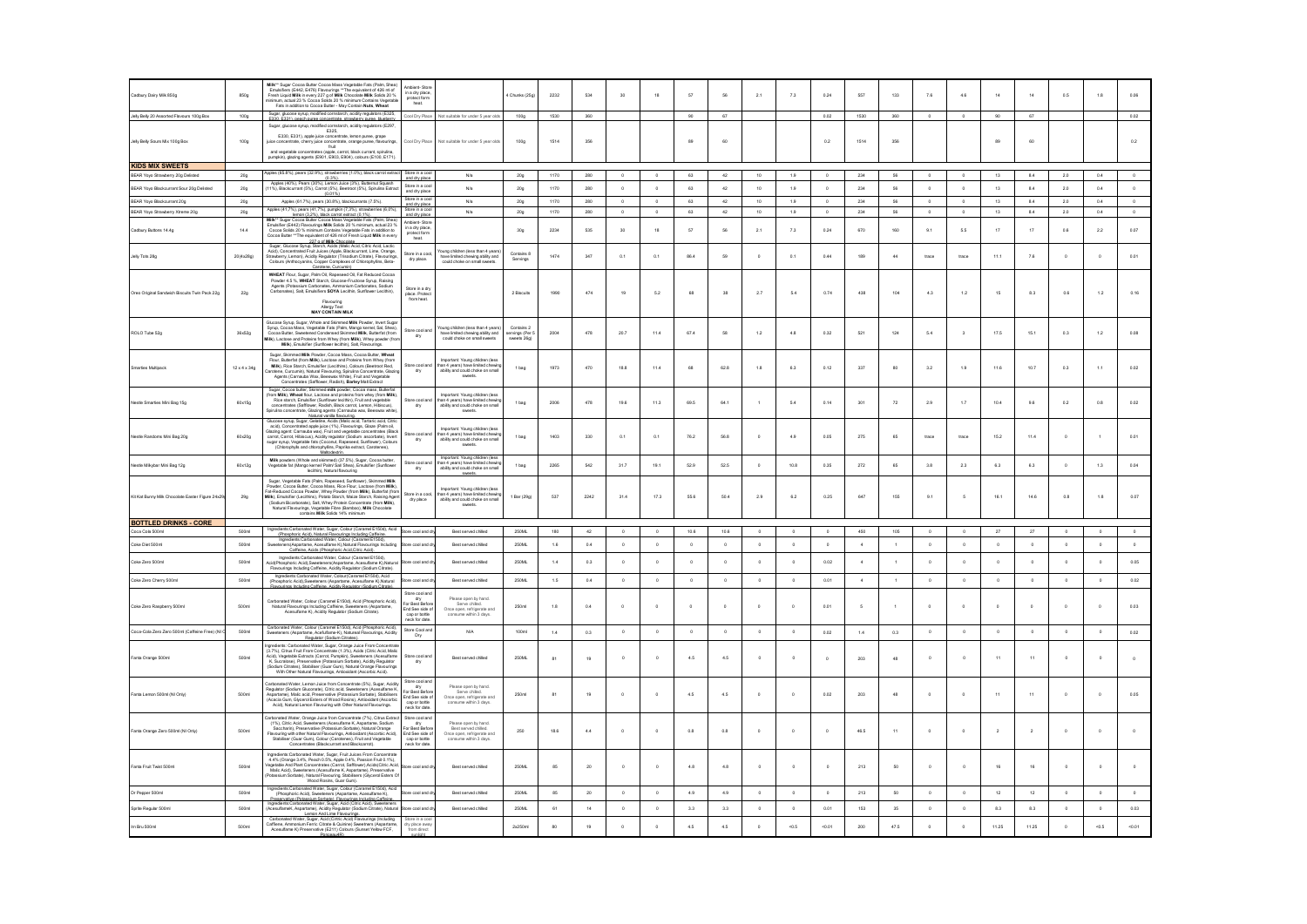| Irn Bru Diet 500ml                             | 500ml      | ated Water, Sugar, Acid (Cirtric Acid) Flavourings (Includin<br>Caffiene An<br>Cumbun Ferric Citrate & Quinine) Sweetners (Inspirantiene, Ammonium Ferric Citrate & Quinine) Sweetners (Aspartam<br>Acesufame K) Preservative (E211) Colours (Surset Yellow FCF,<br>Preservative (E211) Colours (Surset Yellow FCF,                                                                                                                                                                               | ry place aw:<br>from direct                                                                   |                                                                       | 2x250ml      | $\overline{\mathbf{3}}$ | 0.7         | $\circ$              | $\circ$     | $\,$ 0     | $\circ$      | $\,$ 0        | $-0.5$   | $-0.01$      | 7.5            | 1.75        | $\circ$     | $\circ$ | $\circ$    | $\circ$      | $\circ$     | < 0.5       | $-0.02$   |
|------------------------------------------------|------------|---------------------------------------------------------------------------------------------------------------------------------------------------------------------------------------------------------------------------------------------------------------------------------------------------------------------------------------------------------------------------------------------------------------------------------------------------------------------------------------------------|-----------------------------------------------------------------------------------------------|-----------------------------------------------------------------------|--------------|-------------------------|-------------|----------------------|-------------|------------|--------------|---------------|----------|--------------|----------------|-------------|-------------|---------|------------|--------------|-------------|-------------|-----------|
| Oasis Summer Fruits 500ml                      | 500ml      | ngredients: Water. Sugar. Fruit Juices From Concentrate 5% (Apple 1.7%<br>greants: wwater.Sugar-trut utaces + from Concentrate to to (Apple 1: The State State State State State State National Water Hammel Proventries (Burelliney Finovaring State State State State State State State State State St                                                                                                                                                                                          |                                                                                               | ore cool and dryl. Refrigerate after opening and co                   | 250ML        | ${\bf 76}$              | 18          | $\circ$              | $\circ$     | 4.1        | $\ddot{a}$   | $\,$ 0 $\,$   | $\circ$  | 0.08         | 191            | 45          | $\mathbb O$ | $\circ$ | 10         | 10           | $\circ$     | $\circ$     | $_{0.28}$ |
| Oasis Citrus Punch 500ml                       | 500m       | Ingredients: Water, Sugar, Fruit Juices From Concentrate 5% (Orange<br>3.7%, Tangerine 1%, Lemon 0.5%), Acid (Ciriuc Acid), Plant Concentrate<br>(Saffiower), Natural Orange Flavouring With Other Natural Flavourings,<br>Stabilisers(<br>Rosins), Acidity Regulator (Sodium Citrate), Preservatives (Potassium<br>Sorbate, Sodium Benzoate), Sweeteners (Aspartame, Acesulfame K).                                                                                                              |                                                                                               | lore cool and dryl. Refrigerate after opening and con                 | 250ML        | $\overline{H}$          | 18          | $\circ$              | $\circ$     | 4.1        | 4.1          | $\,$ 0 $\,$   | $\circ$  | 0.08         | 193            | 45          | $\mathbb O$ | $\circ$ | 10         | 10           | $\circ$     | $\,$ 0 $\,$ | $_{0.2}$  |
| Oasis Citrus Punch Zero 500ml                  | 500ml      | Water, Fruit Juices from Concentrate 5.2% (Orange 3.7%, Mandarin<br>1%, Lemon 0.5%), Citric Acid. Stabilisers (Polysorbates, Modified<br>Starch, Glycerol Esters of Wood Rosin), Preservatives (Potassium<br>Sorbate, Sodium Benzoate), Acidity Regulator (Sodium Citrate),<br>eeteners (Acesulfame-K. Aspartame, Sodium Saccharin), Vegeti<br>Extract (Safflower), Natural Orange Flavouring with Other Natural<br>Flavourings.<br>Water: Fruit Juices From Concentrate 5% (Apple 1.7%, Strawber | itore cool and<br>dry<br>or Best Before<br>Ind See side o<br>cap or bottle<br>neck for date.  | Serve chiled.<br>Once open, refrigerate and<br>consume within 3 days. | 250ml        | 16                      | 3.8         | $\circ$              | $\circ$     | 0.5        | 0.5          | $\,$ 0        | $\circ$  | 0.08         | 40             | 10          | $\circ$     | $\circ$ | 1.3        | 1.3          | $\circ$     | $^{\circ}$  | $0.2\,$   |
| Oasis Summer Fruits Zero 500ml                 | 500ml      | Water, Fruit Juices From Concentrate 5% (Apple 1.7%, Strawberry<br>1.5%, Redcurrant 1.2%, Cherry 0.6%), Chick Acid, Natural Berry<br>Fruit and Vegetable Chick (Andre Natural Flavourings, Fruit and Vegetable<br>Concentrates (Blueber                                                                                                                                                                                                                                                           | itore cool and<br>dry<br>or Best Befor<br>Ind See side of<br>cap or bottle<br>neck for date.  | Serve chiled.<br>Once open, refrigerate and<br>consume within 3 days. | 250ml        | $^{\rm 14}$             | $\,$ 3      | $\circ$              | $\circ$     | $_{0.5}$   | $0.5\,$      | $\circ$       | $\circ$  | 0.09         | $35\,$         | $\mathsf g$ | $\circ$     | $\circ$ |            | $\mathbf{1}$ | $\circ$     | $\,$ 0      | $0.23\,$  |
| Lipton Icetea Peach 500ml                      | 500ml x 12 | Tater, Sugar, Acids (Malic Acid, Citric Acid), Black Tea Extract (0.14%).<br>Peach Juice from Concentrate (0.1%), Flavourings, Antioxidant                                                                                                                                                                                                                                                                                                                                                        | Chiler                                                                                        |                                                                       | 12           | 82                      | 19          | $_{0.5}$             | $0.1\,$     | 4.7        | 4.5          | $\circ$       | 0.5      | 0.02         | 410            | 95          | 2.5         | $0.5\,$ | $\bf 23.5$ | 22.5         |             | 2.5         | $0.1\,$   |
| Blackcurrant Fruit Shoot 275ml                 | 275ml x 24 | Peace it in Concentrate (U.1%), Fiarculture, Amosoban<br>(Ascorbic Acid), Acidity Regulator (Trisodum Citrate), Sweetener<br>Water, Fruit Juices from Concentrate (Apple 6%, Blackcurrant 2%,<br>Pum), Acid (Citric Acidity), Natural F<br>(Ascorbic Acid), Sweeteners (Acesufame K, Sucralose)                                                                                                                                                                                                   | Chiler                                                                                        |                                                                       | 24           | 18                      | $\sqrt{4}$  | $\circ$              | $\circ$     | 0.8        | 0.8          | $\,$ 0        | $\circ$  | 0.03         | 49.5           | 11          | $\circ$     | $\circ$ | 2.2        | 2.2          | $\circ$     | $\circ$     | 0.0825    |
| Orange Fruit Shoot 275ml                       | 275ml x 24 | Incredients: Water. Orange Juice from Concentrate (8%), Acid (Citric<br>Acid), Natural Flavouring, Preservatives<br>tassium Sorbate. Dimethyl Dicarbonate). Antioxidant (Ascorbic Acid)<br>aate, Dimesnyi Liicaroomaney, Pullisticaans (Paessisson, 2004)<br>Acidity Regulator (Sodium Citrate),<br>Irate, Sweeteners (Acesulfame K, Sucralose), Stabiliser<br>Carrot Concent<br>(Xanthan Gum), Vitamins (Niacin, B6,                                                                             | Chiles                                                                                        |                                                                       | 24           | 26                      | $\kappa$    | $\sim$               | $\Omega$    | 12         | $1.2$        | $\theta$      | $\theta$ | 0.03         | 71.5           | 16.5        | $\theta$    | $\sim$  | 3.3        | 3.3          | $\Omega$    | $\sim$      | 0.0825    |
| Capri Sun 330ml Orange                         | 330ml      | Biotini.<br>Ingredients: Water, fruit juices from concentrate 12% (orange 8.5%).<br>Iemon, lime), sugar, natural flavouring, sweetener (steviol glycosides),                                                                                                                                                                                                                                                                                                                                      | n cool and dry                                                                                | $\mathbf{r}$                                                          | 200ML        | 89                      | 21          | $\circ$              | $^{\circ}$  | 4.9        | 4.9          | $^{\circ}$    | $\circ$  | $\circ$      | 178            | 42          | $\circ$     | $\circ$ | 9.8        | 9.8          | $\circ$     | $\circ$     | $\circ$   |
| scafe Azera Nitro Americano Can 192ml          | 12x192ml   | Water, Sugar, Soluble Coffee (1.6%), Acidity Regulator (E500),                                                                                                                                                                                                                                                                                                                                                                                                                                    | Store in a coo                                                                                | Best served chiled.                                                   | Single serve | 49                      | 12          | trace                | Nil         | $2.5\,$    | 2.5          | 0.6           | 0.1      | 0.05         |                |             |             |         |            |              |             |             |           |
| Nescafe Azera Nitro Latte Can 192ml            | 12x192ml   | ned Milk (75%), Water, Sugar, Soluble Coffee (1.5%),<br>Semi-Ski<br>Stabiliser (E460, E466), Acidity Regulators (E500, E332), Nitrogen                                                                                                                                                                                                                                                                                                                                                            | itore in a cor<br>dry place                                                                   | Best served chiled                                                    | Single serv  | 217                     | 62          | 1.2                  | 0.07        | $\tau$     | 6.8          | 0.8           | 2.7      | 0.18         |                |             |             |         |            |              |             |             |           |
| Costa Coffee Caramel Latte 250ml               | 250ml      | Ingredients: Semi-Skimmed Milk75%, Coffee 22% (Water, Coffee<br>dract**), Sugar, Acidity Regulator (Potassium Carbonates), Stabiliser<br>(Cellulose, Cellulose Gum, Carrageenan), Natural Flavourings.                                                                                                                                                                                                                                                                                            | ore in cool an<br>dry place.                                                                  | Best served chilled                                                   | 250ML        | 211                     | 50          | $\ddot{\phantom{1}}$ | 0.7         | $7.2\,$    | 5.5          | $\circ$       | 2.9      | 0.1          | 528            | 125         | $2.5\,$     | $1.8\,$ | 18         | $^{\rm 14}$  | $\circ$     | $7.3\,$     | 0.25      |
| Costa Latte Can 250ml (NI Only)                | 250ml      | **Rainforest Alliance Certified™<br>"Semi-skimmed MILK (75%), Coffee (22%) (Water, Coffee Extract**)<br>ugar, Acidity Reg<br>ssium Carbo<br>ins) Stal<br><b>Isers (Celli)</b><br>Celulose Gum, Carrageenan), Natural Flavourings.<br>**Rainforest Aliance Certified <sup>19</sup>                                                                                                                                                                                                                 | <b>Store Cool and</b><br>aure Coura<br>Jry Best Serv<br>Chilled                               | N/A                                                                   | 100ml        | 208                     | 49          | $1.1\,$              | 0.7         | 72         | $_{\rm 5.2}$ | $\circ$       | $\circ$  | 0.1          | 208            | 49          | 1.1         | 0.7     | 7.2        | $_{\rm 5.2}$ | $\circ$     | $\circ$     | 0.1       |
| Fuze Tea Black Peach 400ml (NI Only)           | 400ml      | ***Contains milk<br>Ingredients: Black Tealinfusion (91%)(Water, Concentrated Black<br>Tea(1)Infusion(**)), Peach Juice From Concentrate (5%), Sugar,<br>Acids(Citric Acid, Malic Acid), Natural Peach Flavouring, Natural<br>Flavourings Acidity Regulator(Sodium Citrate), Antioxidant(Ascorbio<br>id), Hibiscus Extracts, Sweetener(Steviol Glycosides-from the Stevia<br>Plant)(1) Rainforest Alliance Certified <sup>19</sup>                                                                | itore cool an<br>dry.                                                                         | Best served chilled                                                   | 400ML        | 79                      | 19          | $\circ$              | $\,$ 0 $\,$ | 4.3        | 4.3          | $\circ$       | $\circ$  | 0.03         | 316            | 76          | $\circ$     | $\circ$ | 17         | $17\,$       | $\circ$     | $\circ$     | 0.12      |
| Fuze Tea Lemon 500ml (NI Only)                 | 500ml      | Water, Sugar, Fructose, Citric Acid, Black Tea Extract (0.12%). Acidit<br>Regulator (Sodium Citrate) Lemon Juice from Concentrate (0.1%)                                                                                                                                                                                                                                                                                                                                                          | itore Cool an<br>Dry                                                                          | N/A                                                                   | 100ml        | 80                      | 19          | $\circ$              | $\circ$     | 4.4        | 4.4          | $^{\circ}$    | $\circ$  | 0.03         | 80             | 19          | $^{\circ}$  | $\circ$ | 4.4        | 4.4          | $\circ$     | $^{\circ}$  | 0.03      |
| Coke Zero Intergalatic 250ml                   | 250ml      | Regulator (Sodium Christe), Lemmo alúce from Concentrate (0.1%),<br>Natural Lemmo and Lemmograss Flavourings with Other Natural<br>Havourings, Aritoxidant (Moothic Acid), Lemmograss Extract (0.01%),<br>Hayodiants: Canboniale Wat                                                                                                                                                                                                                                                              | store cool and<br>dry.                                                                        | Best served chiled                                                    | 250ML        | 3.2                     | $\,$ 1 $\,$ | $\circ$              | $\,$ 0      | $\circ$    | $\circ$      | $\,$ 0        | $\circ$  | 0.01         | $^{\rm 8}$     | $\,$ 2      | $\,$ 0      | $\circ$ | $\,$ 0     | $\circ$      | $\,$ 0 $\,$ | $\,$ 0      | 0.03      |
| <b>BOTTLED DRINKS - WATER</b>                  |            |                                                                                                                                                                                                                                                                                                                                                                                                                                                                                                   |                                                                                               |                                                                       |              |                         |             |                      |             |            |              |               |          |              |                |             |             |         |            |              |             |             |           |
| Glaceau Smartwater STILL 600ml                 | 600ml      | Ingredients: Vapour Distilled Spring Water, Electrolytes (Calcium<br>Chloride, Magnesium Chloride, Potassium Bicarbonate).                                                                                                                                                                                                                                                                                                                                                                        | Store in a co<br>and dry place<br>away from<br>sunlight, strong<br>odours and<br>chemicals    | Open by hand                                                          | $\sim$       | $\circ$                 | $\circ$     | $\circ$              | $\circ$     | $^{\circ}$ | $\circ$      | $^{\circ}$    | $\circ$  | $\circ$      |                |             |             |         |            |              |             | $\sim$      |           |
| Glaceau Smartwater Sparkling 600ml             | 600ml      | Ingredients: Vacour distilled carbonated spring water, electrolytes<br>(calcium chloride, magnesium chloride, potassium bicarbonate)                                                                                                                                                                                                                                                                                                                                                              | Store in a co<br>and dry plac<br>away from<br>sunlight, strong<br>odours and                  | Open by hand                                                          |              | $\circ$                 | $\circ$     | $\circ$              | $\circ$     | $^{\circ}$ | $\circ$      | $^{\circ}$    | $\circ$  | $\circ$      |                |             |             | $\sim$  |            | $\sim$       |             | $\sim$      |           |
| Glaceau Smart Water 850ml                      | 850ml      | :Vapour Distilled Spring Water, Electrolytes (Calcium Chir<br>Macnesium Chioride. Potassium Bicarbonate).                                                                                                                                                                                                                                                                                                                                                                                         | vay from sunlig                                                                               | Open by hand                                                          | None         | $\Omega$                | $\Omega$    | $\mathbf{a}$         | $\sim$      | $\theta$   | $\theta$     | $\theta$      | $\Omega$ | $\sim$       | $\Omega$       | $\sim$      | $\theta$    | $\sim$  | $\sim$     | $\circ$      | $\sim$      | $\circ$     | $\Omega$  |
| RiverRock Still 500ml (NI Only)                | 500ml      | Deep RiverRock Still Water                                                                                                                                                                                                                                                                                                                                                                                                                                                                        | For Rest Refor<br>End See side of<br>End See side of<br>cap or bottle<br>neck for date.       | Serve chiled.<br>Once open, refrigerate and<br>consume within 3 days. | 500m         | $\circ$                 | $\circ$     | $\circ$              | $\circ$     | $\circ$    |              | $\mathfrak o$ | $\circ$  | $\mathbf{0}$ | $\circ$        | $\circ$     | $\circ$     | $\circ$ |            | $\circ$      |             | $\circ$     |           |
| RiverRock Sparkling 500ml (NI Only)            | 500ml      | Deep RiverRock Carbonated Water                                                                                                                                                                                                                                                                                                                                                                                                                                                                   | For Best Before<br>End See side o<br>cap or bottle<br>neck for date.                          | Serve chiled.<br>Once open, refrigerate and<br>consume within 3 days. | 500ml        | $\circ$                 | $\circ$     | $\circ$              | $\circ$     | $\circ$    | $\circ$      | $\circ$       | $\circ$  | $\circ$      | $\circ$        | $\circ$     | $\circ$     | $\circ$ | $\circ$    | $\circ$      | $\circ$     | $\circ$     |           |
| RiverRock Stil 750ml (NI Only)                 | 750ml      | Deep RiverRock Still Water                                                                                                                                                                                                                                                                                                                                                                                                                                                                        | For Best Befo<br>End See side o<br>cap or bottle<br>neck for date.                            | Serve chiled.<br>Once open, refrigerate and<br>consume within 3 days. | 750ml        | $\circ$                 | $\circ$     | $\circ$              | $\circ$     | $^{\circ}$ | $\circ$      | $^{\circ}$    | $\circ$  | $\Omega$     | $^{\circ}$     | $\Omega$    | $\circ$     | $\circ$ | $\circ$    | $\circ$      | $\Omega$    | $\Omega$    |           |
| RiverRock Manadrin Still Water 750ml (NI Only) | 750ml      | Deep RiverRock Still Water 99.6%. Natural Mandarin Flavouring, Acid<br>Sweeteners (Sucrators - Joseph Schar Schate, Sodium Bergoate)<br>Sweeteners (Sucratose, Acesulfame K), Vitamin B6,Zinc Gluomate                                                                                                                                                                                                                                                                                            | Serve Chilled<br>Once opened<br>keep<br>refridgerated<br>nd drink withi                       | N/A                                                                   | 100ml        | $\Delta$                |             | $\theta$             | $\Omega$    | $\theta$   | $\Omega$     | $\theta$      | $\Omega$ | 0.02         | $\overline{a}$ |             | $\theta$    | $\circ$ | $\Omega$   | $\Omega$     | $\Omega$    | $\Omega$    | 0.02      |
| rRock Tropical Stil Water 750ml (NI Only)      | 750ml      | Deep RiverRock Still Water 99.7%, Natural Flavouring, Acid (Citric<br>Acid), Preservatives (Potassium Sorbate, Sodium Benzoate),<br>Sweeteners (Sucralose, Acesulfame K), Vitamin B6, Zinc Gluconate                                                                                                                                                                                                                                                                                              | 3 days<br>Serve Chilled<br>Once opened<br>keep<br>refridgerated<br>and drink within<br>3 days | $_{\rm N/A}$                                                          | 100ml        | $\sim$                  |             | $\circ$              | $\,$ 0      | $\circ$    | $\circ$      | $\circ$       | $\circ$  | 0.02         | $\,$ 4 $\,$    | $\,$ 1 $\,$ | $\,$ 0      | $\circ$ | $\circ$    | $\,$ 0 $\,$  | $\circ$     | $\,$ 0      | $0.02\,$  |
| <b>KIDS MIX DRINKS</b>                         |            |                                                                                                                                                                                                                                                                                                                                                                                                                                                                                                   |                                                                                               |                                                                       |              |                         |             |                      |             |            |              |               |          |              |                |             |             |         |            |              |             |             |           |
| Nestle Pure Life Water 330ml                   | 330ml      | Still Spring Water bottled at the source in the UK<br>Typical Values Typical Analysis (mgl)<br>Calcium 59.0<br>Magnesium 10.0<br>Potassium 1.2<br>Sodium 11.9<br>Bicarbonate 184.6<br>Chinride 18.1<br>Sulphate 9.7<br>PH at source 6.5                                                                                                                                                                                                                                                           | Store cool and<br>dry<br>For Best Before<br>End See Base                                      | <b>NA</b>                                                             | 1 bottle     | $\circ$                 | $\circ$     | $\circ$              | $\circ$     | $^{\circ}$ | $\circ$      | $\circ$       | $\circ$  | $\circ$      | $\circ$        | $\Omega$    | $\circ$     | $\circ$ | $\circ$    | $\circ$      | $\circ$     | $^{\circ}$  |           |
| apri Sun No Added Sugar Blackcurrant&Apple :   |            | Dry residue at 180°C 248.0<br>Ingredents: Water, fruit juices from concentratie 17.7% (apple 14.3%,<br>blackcurrant 3.2% lemon 0.2%), natural flavouring, blackcurrant puree,<br>sweetener (steviol glycosides), CONTAINS NATURALLY OCC                                                                                                                                                                                                                                                           |                                                                                               |                                                                       |              | 32                      | $^{\rm 8}$  | $\circ$              | $\circ$     | 1.9        | 1.6          | $\circ$       | $\circ$  | $\circ$      | 64             | 16          | $\circ$     | $\circ$ | 3.8        | 3.2          | $\circ$     | $\circ$     |           |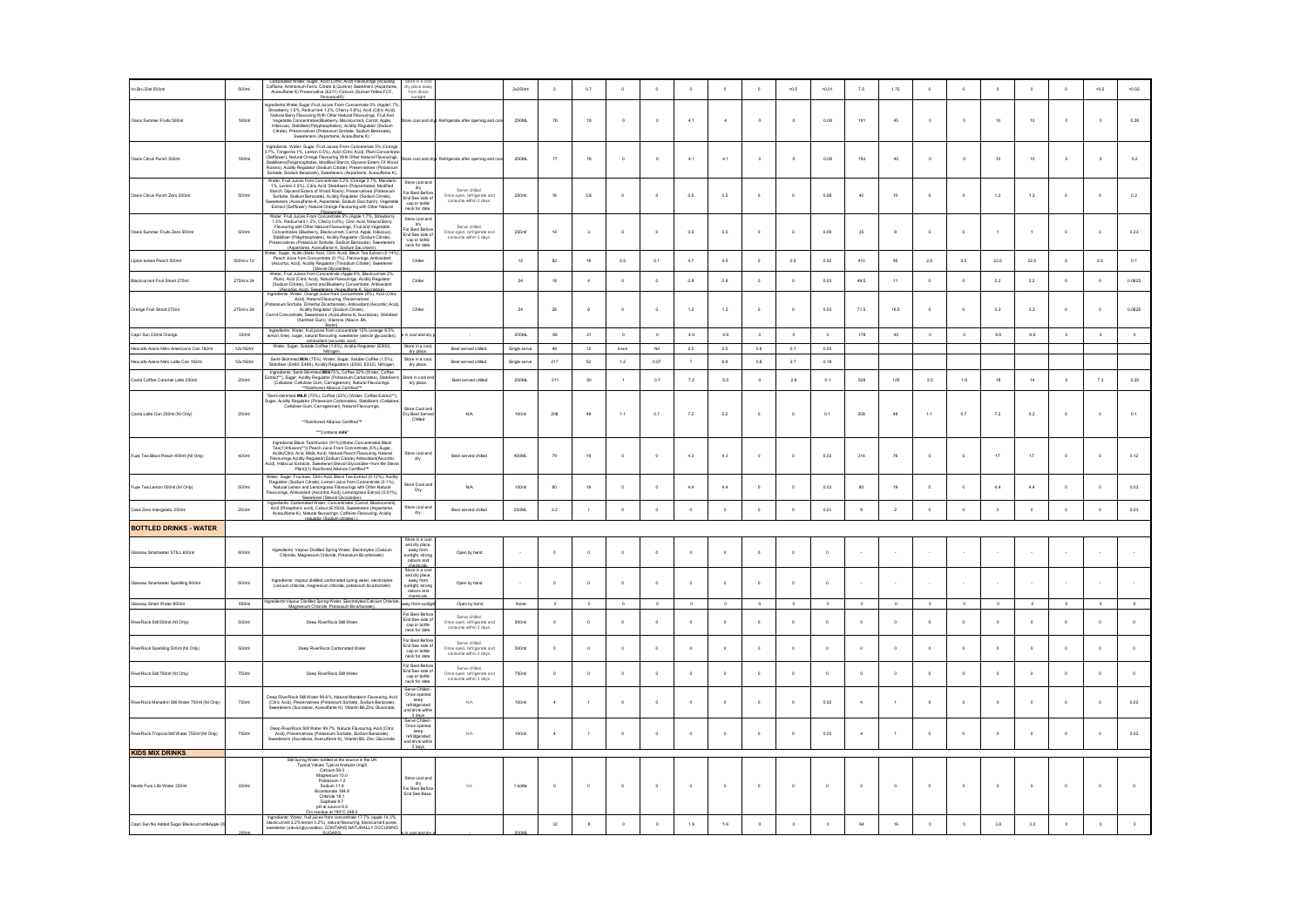| Capri Sun No Added Sugar Orange 200ml                                       |                           | : Water, fruit juices from concentrate 16.9% (orange 14.5%<br>lemon 2.4%), natural flavouring, sweetener (steviol of<br>anticxidant (ascorbic acid). CONTAINS NATURALLY OCCURING<br><b>PLICADE</b>                                                                                                                                                                                                                                                                                                                                                                 |                                                                                                                         |                                                                                              |                       | $29\,$               |                | $\circ$      | $\mathfrak o$ | $1.6\,$               | 1.3            | $\circ$     | $\circ$        | $\mathfrak o$ | 68           | 14                   | $\circ$     | $\circ$      | 3.2                     | $2.6\,$                    | $\theta$      | $\mathfrak{o}$ |                        |
|-----------------------------------------------------------------------------|---------------------------|--------------------------------------------------------------------------------------------------------------------------------------------------------------------------------------------------------------------------------------------------------------------------------------------------------------------------------------------------------------------------------------------------------------------------------------------------------------------------------------------------------------------------------------------------------------------|-------------------------------------------------------------------------------------------------------------------------|----------------------------------------------------------------------------------------------|-----------------------|----------------------|----------------|--------------|---------------|-----------------------|----------------|-------------|----------------|---------------|--------------|----------------------|-------------|--------------|-------------------------|----------------------------|---------------|----------------|------------------------|
| RiverRock Still 330ml (NI Only)                                             | 330ml                     | Deep RiverRock Still Water                                                                                                                                                                                                                                                                                                                                                                                                                                                                                                                                         | or Rest Refor<br>For Best Beror<br>End See side of<br>cap or bottle<br>eck for date                                     | Serve chiled.<br>Once open, refrigerate and<br>consume within 3 days.                        | 330m                  | $\circ$              | $\circ$        | $\circ$      | $\mathbf{0}$  | $\circ$               | $\circ$        | $\circ$     | $\circ$        | $\circ$       | $\circ$      | $\circ$              | $\circ$     | $\circ$      |                         | $\circ$                    |               | $\circ$        |                        |
| Blackcurrant Fruit Shoot 200ml                                              | 200ml x 24                | Ingredients: Water, Fruit Juices from Concentrate (Apple 6%,<br>Blackcurrant 2%, Plum), Acid (Citric Acid).<br>Natural Colour (Anthocyanins), Matural Elavour Australianus<br>Matural Colour (Anthocyanins), Natural Elavouring, Preservatives<br>(Potassium Sontate, Dimethyl Dicantonate),<br>Antioxidam (Ascorbic Acid),<br>Sweeteners (Acesultame K.                                                                                                                                                                                                           | Chiler                                                                                                                  |                                                                                              | 24                    | 20                   | $\overline{5}$ | $\circ$      | $\circ$       | 0.8                   | 0.8            | $^{\circ}$  | $\circ$        | 0.03          | 40           | 10                   | $\circ$     | $\circ$      | 1.6                     | 1.6                        | $\circ$       | $^{\circ}$     | 0.06                   |
| Orange Fruit Shoot 200ml                                                    | 200ml x 24                | Vitamins (Niarin RK Rintin)<br>Ingredients: Water, Orange Juice from Concentrate (8%), Acid (Citric<br>Acid), Natural Flavouring, Preservatives<br>tassium Sorbate. Dimethyl Dicarbonate). Antioxidant (Ascorbic Acid)<br>Acidity Regulator (Sodium Citrate),<br>Carrot Concentrate, Sweeteners (Acesulfame K. Sucralose), Stabilise<br>(Xanthan Gum), Vitamins (Niacin, B6,                                                                                                                                                                                       | Chiler                                                                                                                  |                                                                                              | 24                    | 20                   | $\overline{5}$ | $\circ$      | $\circ$       | 0.8                   | 0.8            | $\circ$     | $\circ$        | 0.02          | 40           | 10                   | $^{\circ}$  | $\circ$      | 1.6                     | 1.6                        | $\circ$       | $^{\circ}$     | 0.04                   |
| Fruice Juicy Orange 250ml (NI Only)                                         | 250ml                     | Water, Orange Juice from Concentrate (8%), Acid (Citric Acid), Natura<br>Orange Flavouring, Preservatives (Dimethyl Dicarbonate, Potassium<br>Sorbate), Sweeteners (Acesulfame K, Sucralose), Acidity Regulator<br>(Sodium Citrates), Antioxidant (Ascorbic Acid), Colour (Carotenes)<br>tabiliser (Xanthan Gum), Vitamins (Niacin, Pantothenic Acid, B6, Folic<br>Acid)                                                                                                                                                                                           | Store in a col<br>try place awa<br>from direct<br>sunlight<br>st before en<br>see bottle ned                            | ske well before use. Best serv<br>hilled. Once opened, refrigerate<br>and use within 3 days. | 250ml                 | 36                   | $\overline{9}$ | 0.6          | 0.6           | 0.6                   | 0.6            | $\,$ 0      | $\circ$        | 0.03          | 90           | 23                   | 1.5         | 1.5          | 1.5                     | 1.5                        | $\circ$       | $^{\circ}$     | 0.08                   |
| Fruice Juicy Apple & Blackcurrant 250ml (N<br>Only)                         | 250ml                     | Water, Apple Juice from Concentrate (8%), Blackcurrant Juice from<br>Concentrate (2%), Acid (Citric Acid), Acidity Regulator (Sodium<br>Citrates), Sweeteners (Sucralose, Acesulfame K), Natural Flavourings,<br>reservatives (Potassium Sorbate, Dimethyl Dicarbonate), Antioxidar<br>(Ascorbic Acid), Vitamins(Niacin, Pantothenic Acid, B6, Folic Acid).                                                                                                                                                                                                        | for date.<br>Store in a co<br>dry place awa<br>from direct<br>sunlight<br>est before end<br>see bottle neck<br>for date | ke well before use. Best serv<br>hilled. Once opened, refrigerati<br>and use within 3 days.  | 250ml                 | $\bf 21$             | 5              | $\circ$      | $\circ$       | $1.2\,$               | 1.1            | $\circ$     | $\circ$        | .03           | 53           | $13\,$               | $^{\circ}$  | $\,$ 0 $\,$  | $\overline{\mathbf{3}}$ | $2.8\,$                    | $\circ$       | $^{\circ}$     | 0.08                   |
| <b>BAR SOFT DRINKS</b>                                                      |                           |                                                                                                                                                                                                                                                                                                                                                                                                                                                                                                                                                                    |                                                                                                                         |                                                                                              |                       |                      |                |              |               |                       |                |             |                |               |              |                      |             |              |                         |                            |               |                |                        |
| Fentimans Traditional Ginger Beer Glass Bottle                              | 275ml                     | Carbonated water, fermented ginger root extract (water, glucose syrup,<br>ginger root, paar juice concentrate, yeast), sugar, glucose syrup, pear<br>juice concentrate, natural flavourings (ginger, lemon, capsicum), cream<br>of tart                                                                                                                                                                                                                                                                                                                            | Store in a coo<br>place or<br>refrigerate                                                                               | sume chiled as a soft drink o<br>mix to create your favourite<br>cocktail or mocktail        |                       | 166                  | 39             | $\circ$      | $\circ$       | $\,9$                 | 7.8            | $\circ$     | $\circ$        | $-0.01$       | 456.5        | 107.25               | $\circ$     | $\circ$      | 24.75                   | 21.45                      | $\mathfrak o$ | $\circ$        | $-0.03$                |
| Fentimans Rose Lemonade Glass Bottle                                        | 275ml                     | Carbonated water, sugar, clarified lemon juice from concentrate (7%)<br>union manus, sugges, camino annos proto sistema (water, glucose syrup, permented ginger root extract (water, glucose syrup, ginger root extract (water, glucose syrup, and the concentrate, exact), pearl, pearl, concentrate,                                                                                                                                                                                                                                                             | Store in a coo<br>place or<br>refrigerate                                                                               | onsume chilled as a soft drink o<br>mix to create your favourite<br>cocktail or mocktail     | $\Delta$              | 176                  | 41             | $\circ$      | $\circ$       | 9.2                   | 7.5            | $^{\circ}$  | $\circ$        | $-0.01$       | 484          | 112.75               | $\circ$     | $\circ$      | 25.3                    | 20.625                     | $\circ$       | $^{\circ}$     | $-0.03$                |
| <b>BAR MIXERS</b>                                                           |                           |                                                                                                                                                                                                                                                                                                                                                                                                                                                                                                                                                                    |                                                                                                                         |                                                                                              |                       |                      |                |              |               |                       |                |             |                |               |              |                      |             |              |                         |                            |               |                |                        |
| Coca-Cola 200ml                                                             | 200ml                     | Ingredients:Carbonated Water, Sugar, Colour (Caramel E150d), Acid<br>-<br>(Phosphoric Acid), Natural Flavourings Including Caffeine.                                                                                                                                                                                                                                                                                                                                                                                                                               |                                                                                                                         | Store cool and dry.                                                                          | 200ML                 | 180                  | 42             | $\circ$      | $\circ$       | 10.6                  | 10.6           | $\circ$     | $\circ$        | $\circ$       | 360          | 84                   | $\,$ 0      | $\circ$      | 21                      | 21                         | $\circ$       | $\circ$        | $\circ$                |
| hweppes Lemonade 200ml                                                      | 200 <sub>mi</sub><br>200m | Ingredients:Carbonated Water,Sugar, Lemon JuiceFrom Concentrate<br>(2%), Acid (CitricAcid), Flavourings, Acidity Regulator (Sodium<br>e), Aciu (Cimicacia), Hawoumpg, Aciusty keguiator (Socium<br>e), Sweeteners (Asparlame, Socium Saccharin), Preservative<br>(Potasskim Sorbate), Artioxidant (Ascorbic Acid),<br>Ingredients: Carbonated Water, Sodium Bicarbona<br>Citrate), Su                                                                                                                                                                              | re cool and d                                                                                                           | Best served chilled                                                                          | 200ML<br>200M         | 78                   | 18             | $\circ$      | $\mathbf 0$   | $4\,2$                | 4.2            | $\circ$     | $\circ$        | 0.04          | 156          | 36                   | $\circ$     | $\circ$      | 8.4                     | 8.4                        | $\circ$       | $\circ$        | 0.08<br>0.1            |
| Sch<br>Britv<br>veppes Soda Water<br>ic Cranberry Jul                       | $200m \times 24$          | Ingredients: Water, Cranberry Juice from Concentrate (28%), Suga<br>Ingredients: Carbonated Water, Colour (Caramel E150d),                                                                                                                                                                                                                                                                                                                                                                                                                                         | Chile                                                                                                                   | Best served chilled                                                                          |                       |                      |                |              |               |                       |                |             |                | 0.05          |              |                      |             |              |                         |                            |               |                |                        |
| et Coke 200ml                                                               | 200ml                     | Sweeteners(Aspartame, Acesulfame K),Natural Flavourings Including<br>Caffeine, Acids (Phosphoric Acid,Citric Acid)<br>Ingredients:Carbonated Water, Colour (Caramel E150d).                                                                                                                                                                                                                                                                                                                                                                                        | re cool and                                                                                                             | Best served chiled                                                                           | 200ML                 | $1.6\,$              | $0.4\,$        | $\circ$      | $\circ$       | $\,$ 0 $\,$           | $\circ$        | $\,$ 0 $\,$ | $\circ$        | $\,$ 0 $\,$   | 3.2          | $\mathbf{1}$         | $\circ$     | $\circ$      | $\circ$                 | $\,$ 0 $\,$                | $\circ$       | $\,$ 0 $\,$    | $\circ$                |
| Coke Zero 200ml Bottle                                                      | 200ml<br>200ml            | sphoric Acid).Sweeteners (Aspartame, Acesulfame K).Natural<br>Flavourings Including Caffeine, Acidity Regulator (Sodium Citrate).                                                                                                                                                                                                                                                                                                                                                                                                                                  | ore cool and o<br>Store cool and di                                                                                     | Best served chilled<br>Best served chilled                                                   | 200ML<br><b>200ML</b> | $1.4\,$<br>201       | 0.3            | $\circ$      | $\mathfrak o$ | $\circ$<br>11.2       | $\circ$<br>112 | $\,$ 0 $\,$ | $\circ$        | 0.02          | 2.8<br>402   | $\overline{1}$<br>qa | $\,$ 0 $\,$ | $\circ$      | $\circ$                 | $\circ$<br>$\overline{22}$ | $\mathfrak o$ | $\circ$        | 0.04<br>$\overline{0}$ |
| Schweppes Orange Juice 200ml<br>Schweppes 1783 Tonic                        | 200ml                     | Ingredients:Orange Juice fromConcentrate.<br>Ints: Carbonated Water, Sugar, Acid (Citric Acid), Natural<br>Flavourings Including Quinine.<br>Ingredien                                                                                                                                                                                                                                                                                                                                                                                                             | Store cool and o                                                                                                        | Best served chiled                                                                           | 200ML                 | 138                  | 32             | $\circ$      | $\circ$       | $7.8\,$               | $7.8\,$        | $^{\circ}$  | $\circ$        | $\circ$       | $_{\rm 276}$ | 64                   | $\circ$     | $\circ$      | 15.6                    | 15.6                       | $\circ$       | $^{\circ}$     | $\circ$                |
| .<br>Schweppes 1783 Light Tonic                                             | 200m                      | Ingredients: Carbonated Water, Sugar, Citric Acid, Natural Flavourings                                                                                                                                                                                                                                                                                                                                                                                                                                                                                             | ore cool and o                                                                                                          | Best served chiled                                                                           | 200ML                 | 195                  | 46             | $\circ$      | $\mathfrak o$ | 11                    | 11             | $\circ$     | $\circ$        | $\circ$       | 312          | $\scriptstyle{74}$   | $\circ$     | $\circ$      | $^{\rm 8}$              | 18                         | $\circ$       | $\circ$        | $\circ$                |
| Schweppes 1783 Golden Ginger Ale                                            | 200ml                     | Including Quinine.<br>Ingredients: Carbonated Water, Sugar, Acid (Citric Acid), Acidity<br>Regulator (Sodium Citrates), Colour (Caramel E150d), Natural Citrus                                                                                                                                                                                                                                                                                                                                                                                                     | ore cool and d                                                                                                          | Best served chiled                                                                           | 200ML                 | 138                  | 33             | $\circ$      | $\circ$       | 7.9                   | 7.9            | $\circ$     | $\circ$        | 0.02          | 276          | 66                   | $\circ$     | $\circ$      | 16                      | $16\,$                     | $\circ$       | $\circ$        | 0.04                   |
| .<br>Schweppes 1783 Cucumber                                                | 200ml                     | And Ginger Flavourings With Other Natural Elayourings<br>gredients:Carbonated Water, Sugar, Acid (CitricAcid), Natural<br>Cucumber and Citrus FlavouringsWith Other Natural<br>Cucumber and Citrus FlavouringsWith Other Natural<br>oomees xxater, augur, Aciu (CrutCACid), Na<br>and Citrus FlavouringsWith Other Natural<br>ciuding Quinine, Antioxidant (Ascorbic Acid                                                                                                                                                                                          | ore cool and o                                                                                                          | Best served chiled                                                                           | 200ML                 | 139                  | 33             | $\circ$      | $\circ$       | 7.9                   | 7.9            | $\circ$     | $\circ$        | $\circ$       | 278          | 66                   | $\circ$     | $\circ$      | 16                      | 16                         | $\circ$       | $^{\circ}$     | $\circ$                |
| Schweppes 1783 Salty Lemon Tonic                                            | 200 <sub>ml</sub>         | ngredients:Carbonated Water, Sugar, Acid (CitricAcid), Sea Salt, Acidity<br>Regulator (Sodium Citrate), Natural LemonFlavouring With Other Natural<br>FlavouringsIncluding Quinine, Antioxidant (Ascorbic Acid).<br>gredients: Carbonated Water, Sugar, Acid (Citric Acid), Preserva                                                                                                                                                                                                                                                                               | ore cool and o                                                                                                          | Best served chiled                                                                           | 200ML                 | 140                  | $_{\rm 33}$    | $\circ$      | $\mathfrak o$ | $\scriptstyle\rm 7.7$ | $7.7\,$        | $\circ$     | $\circ$        | 0.29          | 280          | 66                   | $\,$ 0      | $\circ$      | 15                      | 15                         | $\mathfrak o$ | $\circ$        | 0.58                   |
| Schweppes Russchian Pink Soda 200ml                                         | 200ml                     | (Sodium Benzoate), Sweeteners (Sodium Saccharin, Aspartame),<br>Colour (Anthocyaning). Flavourings.<br>ents:Carbonated water, sugar, colour (E150d),acid(E338), natura                                                                                                                                                                                                                                                                                                                                                                                             | ore cool and d                                                                                                          | Best served chiled                                                                           | 200ML                 | 84                   | 20             | $\circ$      | $\circ$       | 4.6                   | 4.6            | $^{\circ}$  | $\circ$        | 0.01          | 168          | 40                   | $^{\circ}$  | $\circ$      | 9.2                     | 9.2                        | $\circ$       | $^{\circ}$     | 0.02                   |
|                                                                             | 200ml                     |                                                                                                                                                                                                                                                                                                                                                                                                                                                                                                                                                                    | thre cool and do                                                                                                        | therwied ice cold or best served                                                             | 200ML                 | 182                  | 43             | $\mathbf{a}$ | $\theta$      | 10.6                  | 10.6           | $\Omega$    | $\Omega$       | $\sim$        | 364          | <b>RR</b>            | $\theta$    | $\mathbf{a}$ | 212                     | 212                        | $\theta$      | $\theta$       | $\circ$                |
| .<br>Coca-Cola Signature Mixers Smokey<br>Coca-Cola Signature Mixers Spicey | 200ml                     | resources materials of the control of the control of the control of the control of the control of the control of the control of the E330, control of the control of the control of the control of the control of the control o                                                                                                                                                                                                                                                                                                                                     |                                                                                                                         | Store cool and dryst servied ice cold or best served                                         | 200ML                 | 182                  | 43             | $\circ$      | $\,$ 0 $\,$   | 10.6                  | 10.6           | $\,$ 0 $\,$ | $\circ$        | $\circ$       | 364          | 86                   | $\,$ 0 $\,$ | $\circ$      | 21.2                    | 21.2                       | $\,$ 0 $\,$   | $\circ$        | $\circ$                |
| Schweppes Stimline Elderflower Tonic 200ml                                  | 200 <sub>mi</sub>         | Ingredients: Carbonated Water, Acid (Citric Acid), Acidity Regulator<br>(Sodium Citrates), Natural Flavourings Including Quinine, Sweeteners<br>(Aspartame, Acesulfame K), Preservative (Potassium Sorbate).                                                                                                                                                                                                                                                                                                                                                       | ore cool and dry                                                                                                        | Best served chilled                                                                          | 200ML                 | $\ddot{\phantom{a}}$ | $\,$ 2         | $\,$ 0 $\,$  | $\circ$       | $\,$ 0                | $\,$ 0         | $\,$ 0 $\,$ | $\,$ 0         | $0.1\,$       | $16$         | $\,$ 4 $\,$          | $\,$ 0      | $\circ$      | $\,$ 0                  | $\,$ 0 $\,$                | $\circ$       | $\circ$        | $0.2\,$                |
| <b>IMPULSE ICES</b>                                                         |                           |                                                                                                                                                                                                                                                                                                                                                                                                                                                                                                                                                                    |                                                                                                                         |                                                                                              |                       |                      |                |              |               |                       |                |             |                |               |              |                      |             |              |                         |                            |               |                |                        |
| Magnum Classic Ice Cream 110ml                                              | 110ml                     | Reconstituted skimmed MILK, sugar, cocoa butter, water, coconut oil<br>Cocoa mass, glucose syrup, glucose fructose syrup, whole MILK<br>powder, whey solids (MILK), emulsifiers (SOY lecithin, E476, E471),<br>exhausted vanilla bean pieces, stabilisers (E407, E410, E412), natural<br>ranilla flavouring, (with MILK), flavouring, colour (E160a). May contain:<br>almonds. Gluten Free. Rainforest Alliance Certified.                                                                                                                                         | Store at - 18<br>degrees C                                                                                              |                                                                                              | 110ml                 | 1266                 | 302            | $18$         | 13            | 30                    | $27\,$         |             | 3.3            | 0.12          | 1000         | 239                  | 14          | $10$         | 24                      | $\mathbf{21}$              |               | 2.6            | 0.1                    |
| Magnum White Ice Cream 110ml                                                | $110ml$                   | Reconstituted skimmed MILK, sugar, cocoa butter, water, coconut oil<br>reconsistants sixter in MLK powder, successive fractions syrup, whey solid<br>glacose syrup, whole MLK powder, glacose-fructions syrup, whey solid<br>(MLK), butter all (MLK), skimmed MLK powder, emulsifiers (E417,<br>E442, E476), e<br>5407), natural vanilla flavouring (with MILK), flavouring, colour (E160a)<br>May contain: soy and almonds. Gluten free. Rainforest Alliance<br>Certified.                                                                                        | degrees C                                                                                                               |                                                                                              | 110ml                 | 1258                 | $300\,$        | 17           | 12            | 32                    | 29             |             | $_{\rm 3.5}$   | 0.15          | 994          | 237                  | 14          | 9.7          | 25                      | $\bf 23$                   |               | 2.7            | 0.12                   |
| Magnum Double Caramel Ice Cream 88ml                                        | 88ml                      | Reconstituted skimmed MILK, sugar, coconut oil, cocoa mass, glucos<br>fructose syrup, cocoa butter, whole MILK powder, glucose syrup, butte<br>oil (MILK), whey solids (MILK), fat-reduced cocoa powder, emulsifiers<br>(E471, E476, E442), stabilisers (E407, E412, E410), modified starch.<br>lours (E150b, E160a), skimmed MILK powder, exhausted vanilla bea<br>pleces, natural vanilla flavouring (with MILK), flavourings, salt. Gluten<br>pleces, natural vanilla flavouring (with MILK), flavourings, salt. Gluten<br>free. Rainforest Alliance Certified. | Store at - 18<br>degrees C                                                                                              |                                                                                              | 88ml                  | 1408                 | 338            | 20           | 14            | 36                    | 33             |             | 3.2            | 0.17          | 1028         | 246                  | 14          | 11           | 26                      | $24\,$                     |               | 2.4            | 0.17                   |
| Magnum White Cookies and Cream Ice Cream<br>90ml                            | 90ml                      | ded skimmed MILK, sugar, cocoa butter, glucose syrup,<br>cream (MILK) (4.5%), whole MILK powder, vegetable oils (sunflowe<br>community provides and an analysis and the proposition of the conditional statement of the conditional statement of the method of the conditional statement of the condition of the condition of the condition of the conditio<br>Alliance Certified.                                                                                                                                                                                 | Store at - 18<br>degrees C                                                                                              |                                                                                              | 90ml                  | 1330                 | 317            | $18\,$       | $12\,$        | $_{\rm 34}$           | $\rm 28$       |             | $\overline{4}$ | 0.21          | 1090         | 260                  | $15\,$      | $9.6\,$      | $\bf 28$                | $\bf 23$                   |               | $_{\rm 3.2}$   | 0.17                   |
| Magnum Vegan Classic Ice Cream 90ml                                         | 90ml                      | Water, sugar, cocoa butter, cocoa mass, glucose syrup, coconut oil,<br>plucose fructose syrup, pea protein, flavourings, emulsifiers (sunflower<br>lecithin E471), exhausted vanilla bean pieces, stabilisers (E412, E410,<br>E407), salt, colour (E160a). May contain: milk. Rainforest Alliance                                                                                                                                                                                                                                                                  | Store at - 18<br>degrees C                                                                                              |                                                                                              | 90ml                  | 1383                 | 330            | 20           | 14            | 34                    | 28             |             | 1.6            | 0.11          | 982          | 234                  | 14          | 9.9          | 24                      | 20                         |               | 1.1            | 0.08                   |
| Magnum Ruby                                                                 | 90ml                      | stituted skimmed MILK, sugar, water, cocoa butter (8%), skimme<br>MILK powder, glucose syrup, coconut oil, butter oil (MILK), fructose,<br>rasoberry puree(2%), whey concentrate (MILK), cocoa mass (1%).<br>Inspired by particular products and the state of the procedure of the product of the product of the MILK powder, stabilisers (E410, E412, E407), acidity regulator (E330), flavourings. May contain: soy and almonds.                                                                                                                                 | Store at - 18<br>degrees C                                                                                              |                                                                                              | 90ml                  | 1274                 | 304            | 16           | 11            | 34                    | 28             |             | 4.6            | 0.16          | 917          | 219                  | 12          | 7.8          | 25                      | 20                         |               | 3.3            | 0.12                   |
| Magnum Mint                                                                 | 100 <sub>ml</sub>         | Ingredients: Reconstituted skimmed MILK, sugar, cocoa butter1, coco.<br>ground in contract in the angle is control of the state of the state of the state of the state of MLK power function, butter it (MLK), emails from the MLK power of the MLK power of the MLK backlines (F471, SOY helichine E4<br>oil (MILK), emulsi                                                                                                                                                                                                                                       | Frozen at . 18<br>degrees. For<br>BBD see pack                                                                          |                                                                                              | 1 portion             | 1269                 | 303            | 18           | 13            | 30                    | 26             |             | 3.1            | 0.1           | 990          | 236                  | 14          | $9.9\,$      | 24                      | $\mathbf{21}$              |               | $2.4\,$        | 0.08                   |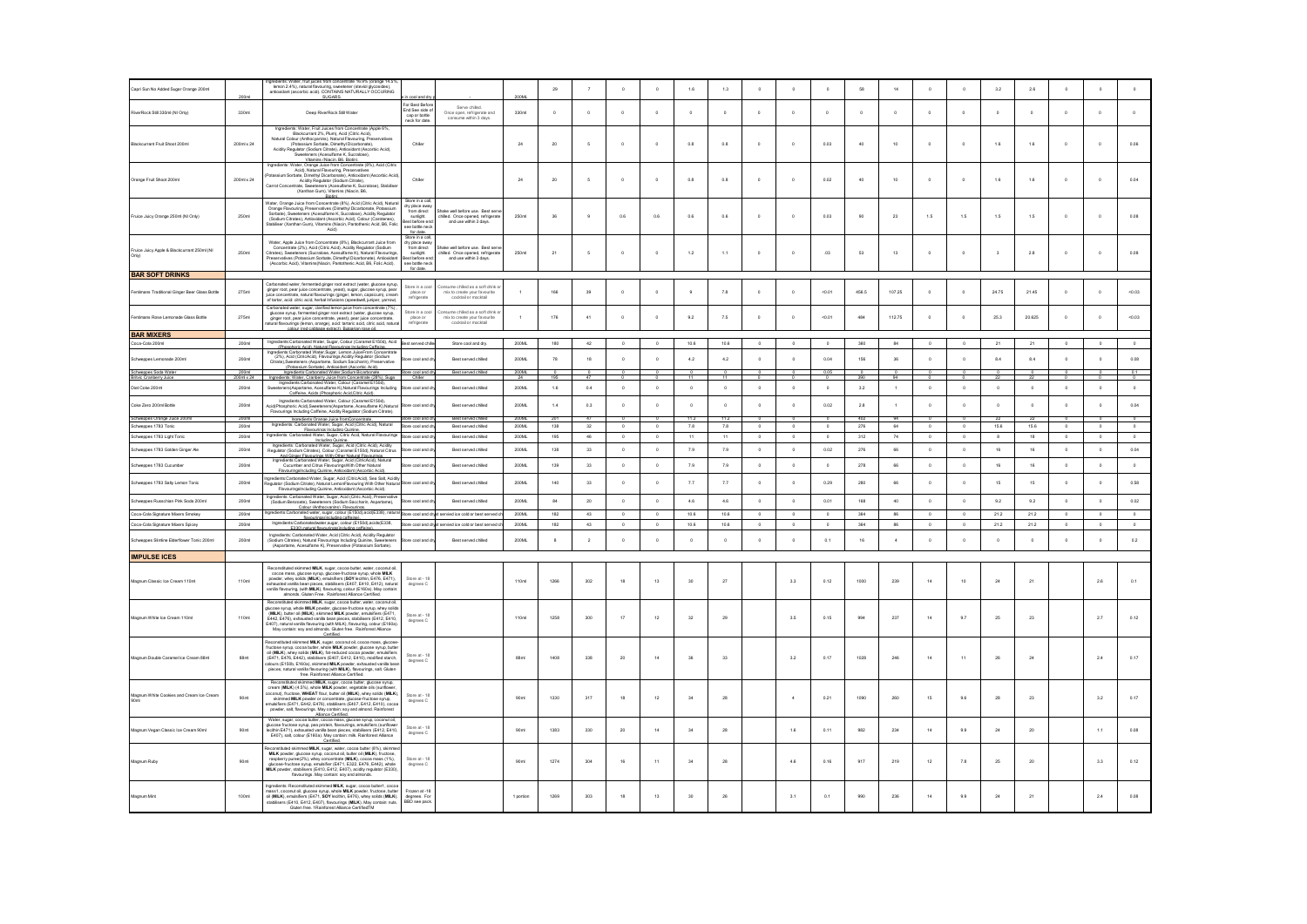| Magnum Double Gold Caramel Billionaire                      | 85ml              | Ingredients: Reconstituted skimmed MILK, sugar, glucose syrup, cocoa<br>butteri, skimmed MILK, powder, glucose-fructose syrup, tutter oil<br>(MILK), vegetable oils (coconut, sunfrower), skimmed MILK powder or<br>cocoentrafilme,<br>E412), colour (E150b), flavourings, salt, butter (MILK), cocoa mass1,<br>Raising agent (E500). May contain: egg, soy, almond, cashew,<br>wheat and barley. 1Rainforest Aliance Certified TM                                                                                                                                                                                                                                                                                                                     | degrees C                                    | 85n              | 1357 | 325 | 17                      | 12           | 38          | 29            | 4.4            | 0.33  | 964       | 231       | $12\,$        | 8.2          | $\overline{27}$ | 21          | 3.1                     | 0.23     |
|-------------------------------------------------------------|-------------------|--------------------------------------------------------------------------------------------------------------------------------------------------------------------------------------------------------------------------------------------------------------------------------------------------------------------------------------------------------------------------------------------------------------------------------------------------------------------------------------------------------------------------------------------------------------------------------------------------------------------------------------------------------------------------------------------------------------------------------------------------------|----------------------------------------------|------------------|------|-----|-------------------------|--------------|-------------|---------------|----------------|-------|-----------|-----------|---------------|--------------|-----------------|-------------|-------------------------|----------|
| Magnum White Chocolate Berry Mix                            |                   | Ingredients: Reconstituted skimmed MILK, sugar, cocoa butter<br>glucose syrup, skimmed MILK powder, coconut fat, blackcurrant puree<br>$(4.5\%),$<br>butter oil (MILK), whole MILK powder, raspberry puree (3%), fructose,<br>cocoa mass ', whey solids (MILK), beetroot juice concentrate,<br>COCus mass ", wray sumer (meet), www.companies.com<br>emisitiers<br>(E471, sunflower lecithins, SOY lecithin, E476), glucose-fructose syrup,<br>acid (citric acid), skimmed MILK powder or concentrate, stabilisers<br>(locus<br>bean gum, guar gum, carrageenan), exhausted vanilla bean pieces,<br>natural vanilla flavouring (with MILK) *, flavourings, colour (carotenes).<br>Máy<br>contain: almond. ' Rainforest Aliance Certified <sup>tw</sup> | Store at - 18<br>degrees C                   | <b>RSml</b>      | 1419 | 339 | 21                      | 14           | 32          | 28            | 44             | 0.16  | 929       | 222       | 14            | 9.2          | 21              | 18          | 29                      | 0.11     |
| Ben & Jerry's Cookie Dough Ice Cream 100ml                  | 100ml             | Cream (MILK) (27%), water, condensed skimmed MILK, sugar, WHEAT<br>flour, brown sugar, free range EGG yok, vegetable olls (coconut, fully<br>refined soybean), butter (MILK), fat reduced cocoa powder, whole EGG,<br>cocoa mass, molasses, vanilla extract, stabilisers (quar gum,<br>carrageenan), flavourings, salt, cocoa butter, emulsifier (SOY lecithin)<br>can species, severally, state, cooler water, capacity and butter favouring (MLK), natural vanilla favouring. Sugar, cool<br>vanilla: traded in compliance with Fairtrade Standards, total 23%.                                                                                                                                                                                      | Store at - 18<br>degrees C                   | 100ml            | 1158 | 276 | 16                      | 9.9          | 30          | 25            | $\frac{4}{3}$  | 0.14  | 880       | 210       | 12            | 7.5          | 23              | 19          | $\overline{\mathbf{3}}$ | 0.11     |
| Ben & Jerry's Chocolate Fudge Brownie Ice<br>Cream 100ml    | 100ml             | Water, cream (MILK) (24%), sugar, condensed skimmed MILK, cocoa<br>powder (4%). WHEAT flour, fat reduced cocoa powder, fully refined<br>soybean oil, invert sugar, free range EGG yolk, whole EGG, EGG white<br>solvation in annume and an american process of the state of the state of the state of the state of the state paid of the state of the state of the state of the state of the state of the state of the state of the state of t                                                                                                                                                                                                                                                                                                         | Store at - 18<br>degrees C                   | 100ml            | 1062 | 253 | 12                      | 7.4          | 31          | 28            | 4.2            | 0.21  | 807       | 192       | 9.3           | 5.7          | 24              | 21          | 32                      | 0.16     |
| Ben & Jerry's Caramel Chew Chew Ice Cream<br>100ml          | 100ml             | Cream (MILK) (26%), water, sugar, condensed skimmed MILK, glucos<br>Latenii (am. Kytz) 9); waar, sugar, turistende us aviimittir film, guidaan sugar, segeralise oliti (coconut, aurifiburer). Itee range EGG yolk, butler (MILK), whole MILK (Kynotex, reduced fat cocoa powder, skintmen MILK<br>(P<br>compliance with Fairtrade Standards, total 20%.                                                                                                                                                                                                                                                                                                                                                                                               | Store at - 18<br>degrees C                   | 100ml            | 1158 | 276 | 16                      | 11           | 30          | $27\,$        | 3.5            | 0.18  | 904       | $215\,$   | $12\,$        | 8.6          | $\bf 23$        | $_{\rm 21}$ | 2.7                     | 0.14     |
| Ben & Jerry's Vanilla Ice Cream 100ml                       | 100ml             | CREAM (34%), water, condensed skimmed MILK, sugar, free range<br><b>EGG</b> yolk, varialla extract, stabilisers (guar gum, carrageennan). Suga<br>varilla: traded in compliance with Fairtrade Standards, total 15%.                                                                                                                                                                                                                                                                                                                                                                                                                                                                                                                                   | Store at - 18<br>degrees C                   | 100ml            | 975  | 232 | 15                      | 9.6          | 20          | 20            | $\mathbf{A}$   | 0.14  | 702       | 167       | 11            | 6.9          | 14              | 14          | 2.9                     | 0.1      |
| Ben & Jerry's 'Wich Cookie Dough Ice Cream<br>Sandwich 80ml | 80ml              | Sugar, WHEAT flour, CREAM (13%), water, condensed skimmed MILK<br>MILK fat, free range EGG volk, cocoa mass, brown sugar, fat reduced<br>coa powder. EGG. SOYBEAN oil, raising agent (sodium bicarbonate<br>cocoa powoler, Esus, SUTEBEAN oir, Riising agent (socialm acaroconse)<br>cocoa butter, molasses, sait, stabilisers (gaar gam, locust bean gam),<br>vanilla exhact, matiaral BUTTER favouring, natural varilla flavouring.<br>natural br                                                                                                                                                                                                                                                                                                    | Store at - 18<br>degrees C                   | 80ml             | 1413 | 337 | 14                      | 9.3          | 47          | 30            | 4.7            | 0.26  | 918       | 219       | 9.1           | 6            | 31              | 20          | 3.1                     | 0.17     |
| Sharing bags of cookie dough chunks                         | 170ml             | flour, brown sugar, sugar, butter (MILK), fully refined soybear<br>ol, EGG, water, cocoa mass, molasses, varilla extract, salt, cocoa<br>butter, emulsifier (SOY lecithin). Sugar, cocoa, vanilla: mass balance is                                                                                                                                                                                                                                                                                                                                                                                                                                                                                                                                     | Store at - 18<br>degrees C                   | 28g              | 1769 | 423 | 15                      | 6.7          | 67          | 40            | $\overline{4}$ | 0.43  | 495       | 118       | 4.3           | 1.9          | 19              | 11          | 1.1                     | 0.12     |
| B&J Strawberry Cheesecake 100ml                             | 100ml             | used to match Fairfrade sourcing total 40%.<br>Cream (MILK) (24%), water, sugar, condensed skimmed MILK,<br>strawberry puree (6%), strawberry pieces (5%), vegetable oils (fully<br>refined soybean, rapeseed), icing sugar, free range EGG yolk, corn<br>starch, WHEAT flour, whole WHEAT flour, cream cheese (MLK)<br>Antiotic WILLENT and Williams Williams Control (0.9%), MLK fat, stabilisers (pecific, guar gum, locust bean gum,<br>carrageeran), heron juice concertate, salt, emulatifier (60Y lechtin), based<br>classes, honey, raising agent (s<br>(excluding icing sugar), honey: traded in compliance with Fairtrade<br>Standards, total 16%                                                                                            | Store at - 18<br>degrees C                   | 100ml            | 1037 | 247 | 14                      | 7.3          | 27          | 24            | 3.2            | 0.22  | 746       | 178       | 9.9           | 5.2          | 20              | 17          | 23                      | 0.16     |
| Peace Pop                                                   | 80ml              | Sugar, water, skimmed MILK powder, cream (MILK) (14%), vegetable<br>ougar, water, saturato mach, power, cueant (mach, r) (14%), regionalistic (surflower, fully refined soybean), WHEAT flour, cocorut fat, EGG yok', cocoa mass, glucose syrup, fat-reduced cocoa powder, butler (MILK), brown su<br>stabilisers (quar qum, locust bean qum), molasses, cocoa butter, EGG <sup>+</sup> .<br>flavourings, whole MILK powder. MILK fat, vanilla extract. May contain<br>nuts off<br>r cocoa, vanilla: mass balance is used to match Fairtrade<br><br>cing, total 25%F. FVisit info.fairtrade.net/sourcing. 'Free range eggs                                                                                                                             | rozen at -18<br>degrees. For<br>BBD see pack | 1 portion        | 1473 | 352 | $\mathbf{^{22}}$        | $9.7\,$      | $_{\rm 33}$ | $\rm 28$      | 4.6            | 0.38  | 1016      | $\bf 243$ | 15            | 6.7          | $23\,$          | 19          | 3.2                     | 0.26     |
| Carte D'or Strawberry Ice Cream 100ml                       | 100ml             | Reconstituted skimmed MILK, strawberry puree (22%), sugar, glucose<br>ructose syrup, coconut oil, whey solids (MILK), glucose syrup, skimmed<br>MILK powder or concentrate, beetroot iuice concentrate, lemon iuice<br>entrate, carrot juice concentrate, emulsifier (mono-and digivoerides<br>concentrate, carros unconcensum wave must<br>similar of fatty acids), stabilisers (carrageenan, locust bean gum, quar gum),<br>natural flavouring, acidity regulator (citric acid), colour (curcumin). May<br>contain: gluten, egg, rud                                                                                                                                                                                                                 | Store at - 18<br>degrees C                   | 100ml            | 701  | 167 | 5.9                     | 5.3          | 25          | $23\,$        | 2.8            | 0.14  | 350       | 84        | 2.9           | 2.7          | 13              | 11          | 1.4                     | 0.07     |
| Carte D'or Chocolate Ice Cream 100ml                        | 100 <sub>ml</sub> | Reconstituted skimmed MILK, glucose-fructose syrup, glucose syrup,<br>sugar, coconut oil, water, fat-reduced cocoa powder (6%), cocoa mas<br>(1.5%), whey solids (MILK), emulsifiers (mono-and diglycerides of fatty<br>acids, ammonium phosphatides), stabilisers (sodium alginate). May<br>contain: oluten, eggs, nuts and peanuts.                                                                                                                                                                                                                                                                                                                                                                                                                  | Store at - 18<br>degrees C                   | 100ml            | 911  | 217 | $9.6\,$                 | $_{\rm 8.2}$ | $28\,$      | $\rm 23$      | $_{\rm 3.3}$   | 0.13  | 456       | 109       | $_{\rm 4.8}$  | $4.1\,$      | 14              | $^{\rm 11}$ | $1.7\,$                 | 0.07     |
| Wal's Calippo Orange Ice Lolly 105ml                        | 105ml             | Water, orange juice from concentrate (20%), sugar, glucose syrup,<br>ppple juice from concentrate (5%), fructose syrup, acidity regulator (china<br>pcic), stabilisers (locust bean gum, tara gum), colours (paprika extraction curc<br>.<br>ika extract,                                                                                                                                                                                                                                                                                                                                                                                                                                                                                              | Store at - 18<br>degrees C                   | 105ml            | 400  | 95  | $-0.5$                  | $-0/5$       | $\bf 23$    | 19            | $-0.5$         | 0.013 | 420       | 100       | $\mbox{<}0.5$ | $<0.5$       | $^{24}$         | 20          | $-0.5$                  | $-0.013$ |
| Wal's Twister Ice Cream Lolly 80ml                          | 80ml              | Water, sugar, reconstituted skimmed MILK, glucose syrup, lemon luice<br>(4.5%), strawberry iuice (4%), fructose syrup, maltode<br>uice (1.4%), coconut oil, whey solids (MILK), glucose-fructose syrup<br>and the way, coordinate and state and state and state in the state of contact and state in the state in the state in the state of contact in the scatter of the scale of contact in the scatter of the scatter center and it o                                                                                                                                                                                                                                                                                                               | Store at - 18<br>degrees C                   | 80ml             | 445  | 106 | 1.1                     | 0.9          | 22          | 18            | 0.5            | 0.03  | 316       | 75        | 0.7           | 0.6          | 16              | 13          | 0.5                     | 0.02     |
| Cornetto Strawberry Ice Cream Cone 120ml                    | 120ml             | Reconstituted skimmed MILK, sugar, strawberry puree (9%), WHEAT<br>flour, vegetable oils (coconut, sunflower), glucose syrup, fructose<br>strawberry juice from concentrate (1%), fat-reduced cocoa powder<br>announce to monito and the property of the constant of the constant of the constant of the constant of the family and the starch, since the starch, since the starch, since the starch, since the starch, since the starch, st<br>concentrate, whey solids (MILK), flavourings (contains MILK). May<br>contain: soy.                                                                                                                                                                                                                     | Store at - 18<br>degrees C                   | 120ml            | 1072 | 256 | 10                      | 8.4          | 38          | 25            | 2.1            | 0.18  | 804       | 192       | 7.8           | 6.3          | 28              | 19          | 1.6                     | 0.14     |
| Wall's Solero Exotic Ice Cream Lolly 90ml                   | 90ml              | Reconstituted skimmed MILK, sugar, water, peach puree (7%), glucose<br>fructose syrup, passion fruit juice (6%), pineapple juice from concentrat<br>(6%), mango puree (6%), coconut oil, whey solids (MILK), stabilisers<br>(locust bean gum, guar gum, carrageenan), emulsifier (mono-and<br>diglycerdies of fatty acids), colour (carotenes), acidity regulator (cotric<br>acid), natural flavouring (contains MILK). Gluten free.                                                                                                                                                                                                                                                                                                                   | degrees C                                    | 90 <sub>mt</sub> | 604  | 144 | $\overline{\mathbf{3}}$ | $2.7\,$      | $\sqrt{27}$ | $2\mathrm{5}$ | $1.7\,$        | 0.08  | $\bf 411$ | $98\,$    | $2.1\,$       | $1.9\,$      | $18\,$          | $17\,$      | $1.2\,$                 | 0.08     |
| Kinder Bueno Ice Cream Cone 90ml                            | 90ml              | Reconstituted skimmed MILK, sugar, vegetable olis (coconut, sunflower<br>in varying proportions), WHEAT flour, cream (MILK), HAZLENUT paster<br>(5%), water, glucose-fructose syrup, skimmed MILK powder, glucose<br>syrup, whole MILK<br>cocoa powder, butteroil (MILK), cocoa mass, potato starch, emulsifiers<br>(mono-and diglycerides of fatty acids, SOYBEAN lecithins, sunflower<br>(locust beam waypourous or nury woust, you runch in the local these arguments of the distinct process (locust beam gum, gura gum, carrage enan), cocoa butter, sat, flavouring May contain: egg, other ruts.                                                                                                                                                | Store at - 18<br>degrees C                   | 90 <sub>mt</sub> | 1423 | 340 | 19                      | 11           | $_{\rm 36}$ | 26            | $4.9\,$        | 0.25  | 854       | $204\,$   | $11$          | $_{\rm 6.4}$ | ${\bf 22}$      | 16          | 2.9                     | 0.15     |
| Kinder Ice Cream Stick 36ml                                 | 36 <sub>ml</sub>  | Pasteurised whole MILK, reconstituted skimmed MILK, sugar, glucose<br>frusctose syrup, glucose syrup, cocoa butter, whole MILK powder,<br>cream (MILK), fructose syrup, butteroil (MILK), cocoa mass, skimmed<br>MILK powder or concentrate, emulsifiers (mon-and diglycerides of fatty<br>acids, SOY lecithins), stabilizers (guar gum, locust bean gum,<br>acids, SOY lecithins                                                                                                                                                                                                                                                                                                                                                                      | Store at - 18<br>degrees C                   | 36 <sub>ml</sub> | 964  | 229 | 11                      | 6.7          | 30          | 23            | 3.1            | 0.11  | 260       | 62        | 2.9           | 1.8          | 8.1             | 6.1         | 0.8                     | 0.03     |